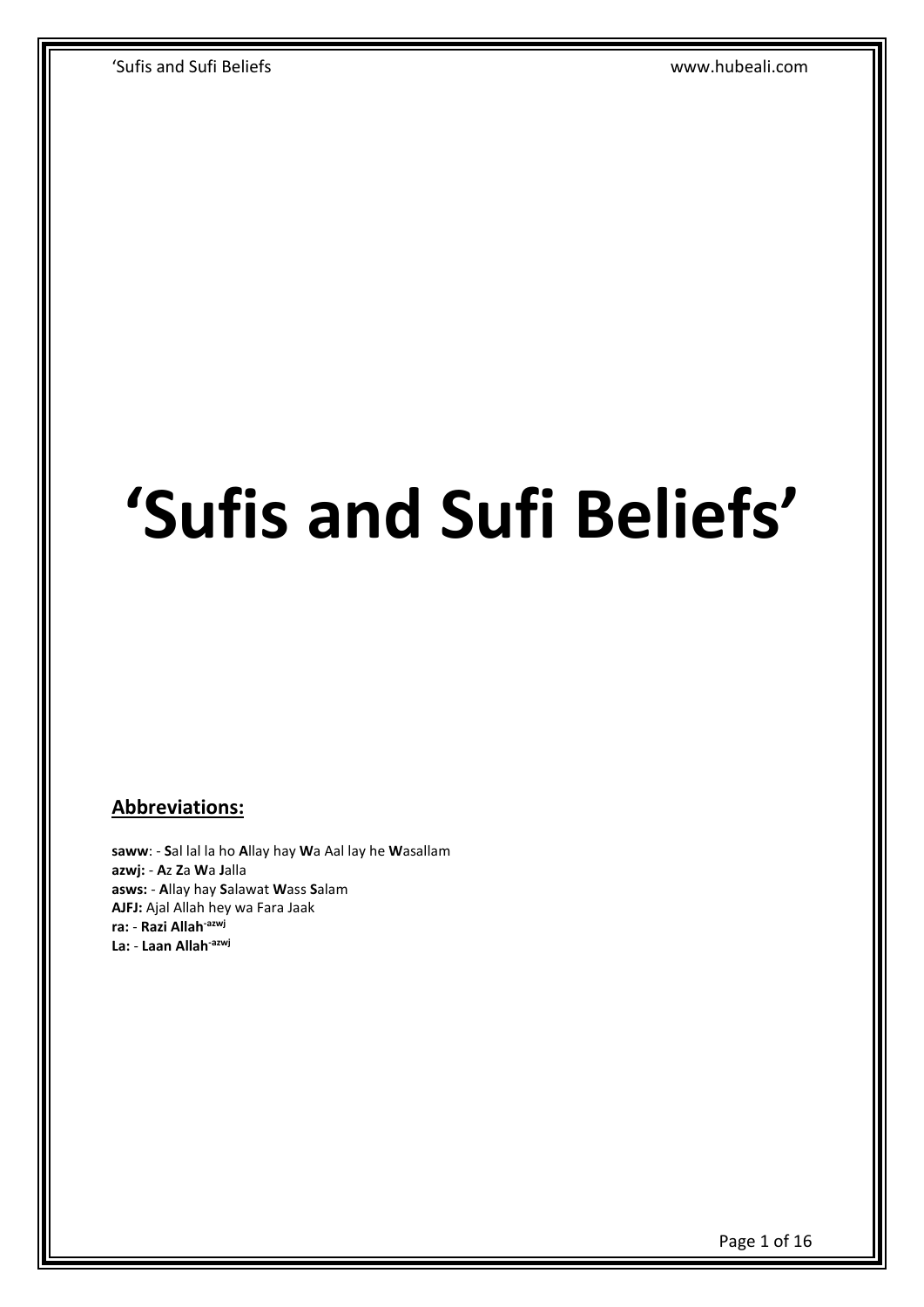# **Table of Contents**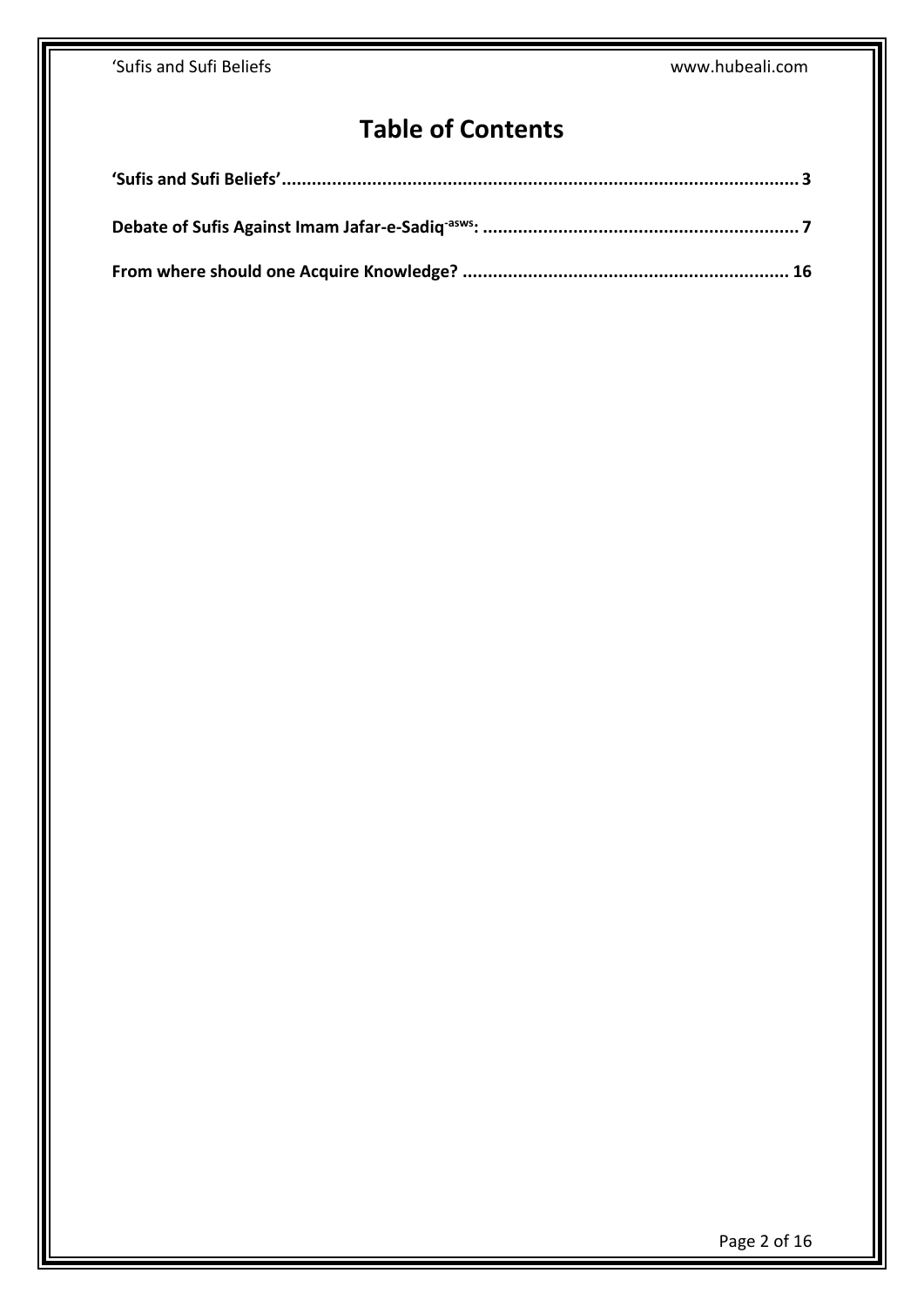بِسْمِ اللَّهِ الرَّحْمنِ الرَّحِيمِ الْحَمْدُ لِلَّهِ رَبِ الْعالَمِين, وَ صَلَّى اللَّهُ عَلى سَيِّدِنَا مُحَمَّدٍ وَ آلِهِ الطَّاهِرِين, وَسَلَّمَ تَسْلِيماً. ْ ب ِ ام<br>ا َ َ لَ  $\ddot{\phantom{0}}$ َ ٍ<br>به ِ َ **ٍ** ِ ي  $\ddot{\phantom{0}}$ µ ا  $\ddot{\phantom{0}}$ َ ِ ْ ت

In the Name of Allah<sup>-azwj</sup> the Beneficent, the Merciful. The Praise is for Allah<sup>-azwj</sup> Lord<sup>-azwj</sup> of the Worlds, and Blessing be upon our Chief Muhammad<sup>-saww</sup> and his<sup>-saww</sup> Purified Progeny<sup>-asws</sup>, and greetings with abundant greetings.

> للَّهُمَّ صَلِّ عَلى مُحَمَّدٍ وَّآلِ مُحَمَّدٍ وَّعَجِّلْ فَرَجَهُمْ وَالْعَنْ أَعْدَاثَهُمْ اَجْمَعِيْن ِ ا ْ ْ َ ْ َ .<br>ر ْ ِ<br>∕∶ .<br>∙ **ٍ** </sub>  $\frac{1}{2}$ ا

# **'Sufis and Sufi Beliefs'**

<span id="page-2-0"></span>Some Ahadith are presented below regarding man-made rituals and beliefs that are claimed to be in the love of Allah<sup>-azwj</sup> – without prejudice and adding comments, we leave judgement and conclusions to the readers.

Note: The examples of earlier Sufis include Hassan Basri and Sufyan Al-Sowry who guided people to mystical rituals rather than the conventional practices of Rasool-Allah-saww which encouraged the learning of the Quran and Ahadith.

<u>ة</u> يج، الخرائج و الجرائح رُوِيَ عَنْ رُمَيْلَةَ أَنَّ عَلِيّاً ع مَرَّ بِرَجُلٍ يَخْبِطُ هُوَ هُوَ فَقَالَ يَا شَابُّ لَوْ قَرَأْتَ الْقُرْآنَ لَكَانَ خَيْراً لَكَ فَقَالَ إِيِّ لَا<br>. **ٔ** ي َ ْ َ ر<br>ا أْ َ .<br>م َ ∫ ب ُ<br>ا ِ<br>بہ ب ام<br>ا ي ِ ا<br>ک ا .<br>م لَ  $\overline{a}$ ا ْ ْ أُحْسِنُهُ وَ لَوَدِدْتُ أَنْ أُحْسِنَ مِنْهُ شَيْئاً فَقَالَ ادْنُ مِنِّي فَدَنَا مِنْهُ فَتَكَلَّمَ فِي أُذْنِهِ بِشَيْءٍ حَفِيتٍ فَصَوَّرَ اللَّهُ الْقُرْآنَ كُلَّهُ فِي قَلْبِهِ فَحَفِظَ كُلَّهُ. ِ ب ∫ ِ َ <u>بُ</u> ت َ ن **∕** َ .<br>: ن **∕** َ ∫, َ َ ن .<br>ء ∫<br>A َ ِ<br>|4 ِ ر<br>ا .<br>ا ا<br>ا ∫<br>} َ

(The book) 'Al Kharaij Wa Al Jaraih' – It is reported from Rumeylah,

'(Amir ul-Momineen) Ali<sup>-asws</sup> passed by a man stomping the ground (saying) 'هُوَ هُوَ' (Name of </sub> </sub> Allah<sup>-azwj</sup>)! (acting on a Sufi ritual). He<sup>-asws</sup> said: 'O youth! If you were to read the Quran, it would be better for you'. He said, 'I am not good at it, and I would love to be good with something from it'. He<sup>-asws</sup> said: 'Come near me<sup>-asws</sup>'. He went near him<sup>-asws</sup>. He<sup>-asws</sup> spoke in his ears with something in a low voice, and Allah<sup>-azwj</sup> Transferred the Quran, all of it into his heart. He memorised all of it''.<sup>1</sup>

ْ ب ٔ<br>ا عَلِيُّ بْنُ إِبْرَاهِيمَ عَنْ صَالِحٍ بْنِ السِّنْدِيِّ عَنْ جَعْفَرِ بْنِ بَشِيرٍ وَ مُحَمَّدُ بْنُ يَخْيَى عَنْ أَحْمَدَ بْنِ مُحَمَّدِ بْنِ عِيسَى عَنِ ابْنِ فَضَّالٍ جَمِيعاً عَنْ .<br>-<br>-َ ب َ ْ .<br>م ْ َ ِ ن ِ ْ ِ  $\overline{\phantom{a}}$ ا ِ َ .<br>. إ ب ِ َ .<br>-<br>-**ٔ** َ  $\ddot{\phantom{0}}$ **ٔ** ب ِ أَبِي جَمِيلَةَ عَنْ خَالِدِ بْنِ عَمَّارٍ عَنْ سَدِيرٍ قَالَ سَمِعْتُ أَبَا جَعْفَرٍ ( عليه السلام ) وَ هُوَ دَاخِلٌ وَ أَنَا خَارِجٌ وَ أَخَذَ بِيَدِي ثُمَّ اسْتَقْبَلَ ٍ<br>ئ ِ  $\overline{a}$ ْ ب ِ J َ َ .<br>. َ َ َ َ ُ<br>م ْ َ ٍ<sup>ّ</sup> .<br>: ب ة<br>أ ;ّ **ـ** ِ  $\ddot{\phantom{0}}$ ي ِ .<br>م َ الْبَيْتَ فَقَالَ يَا سَدِيرُ إِنَّمَا أُمِرَ النَّاسُ أَنْ يَأْتُوا هَذِهِ الْأَحْجَارَ فَيَطُوفُوا بِحَا ثُمَّ يَأْتُونَا فَيُعْلِمُونَا وَلَايَتَهُمْ لَنَا وَ هُوَ قَوْلُ اللَّهِ وَ إِنِّي لَغَفَّارٌ <u>َ</u>ّ یا<br>-ُ<br>نا ام<br>ا ي َ .<br>. َ ِ ِ ٔ<br>م یا<br>-.<br>. ِ إ ِ  $\overline{a}$ َ ي ا<br>ا ْ َ ِ ْ .<br>. اٍ إ َ ْ َ َ مَنْ نابَ وَ آمَنَ وَ عَمِلَ صالحِاً ثُمَّ اهْتَدى ثُمَّ أَوْمَأَ بِيَدِهِ إِلَى صَدْرِهِ إِلَى وَلَايَتِنَا .<br>. ن ِ ت نة<br>أ َ ِ إ ِ إ ِ ِ .<br>: ي ِ ا<br>ا <u>ٔ</u> ت å<br>. َ َ ا<br>ا َ ْ  $\overline{a}$ ِ ل

1

<sup>&</sup>lt;sup>1</sup> Bihar Al Anwaar – V 40. The book of History – Amir Al Momineen<sup>-asws</sup>, Ch 116 H 1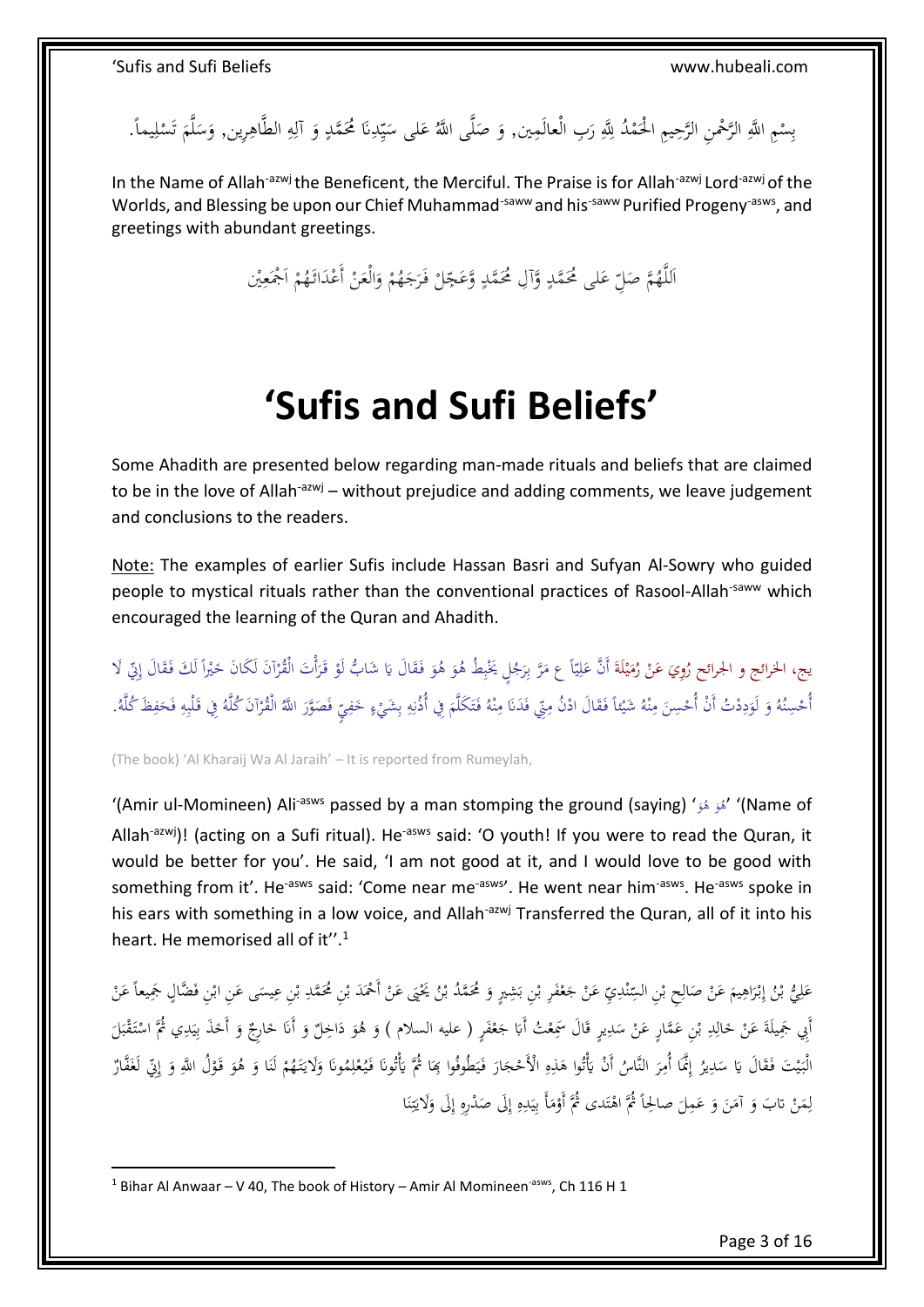Ali Bin Ibrahim, from Salih Bin Al Sindy, from Ja'far Bin Bashir and Muhammad Bin Yahya, from Ahmad Bin Muhammad Bin Isa, from Ibn Fazzal, altogether, from Abu Jameela, from Khalid Bin Ammar, from Sadeyr who said,

'I heard Abu Ja'far<sup>-asws</sup> and he<sup>-asws</sup> was entering and I was exiting, and he<sup>-asws</sup> grabbed me by my hand, then faced the House (Kabah), so he<sup>-asws</sup> said: 'Sadeyr! But rather, the people have been Commanded that they should be coming to these rocks, so they should circle with these, then they should come to us<sup>-asws</sup>, and they should let us<sup>-asws</sup> know of their Wilayah (love and submission) for us<sup>-asws</sup>, and these are the Words of Allah<sup>-azwj</sup> [20:82] And I am Forgiving to *him who repents and believes and does righteous deeds, then follows the right Guidance*'. Then he<sup>-asws</sup> (the Imam<sup>-asws</sup>) gestured by his<sup>-asws</sup> hand to his<sup>-asws</sup> chest (and said): 'To our<sup>-asws</sup> Wilayah'.

ِّي مُّمَ قَالَ يَا سَدِيرُ فَأُرِيكَ الصَّادِّينَ عَنْ دِينِ اللَّهِ ثُمَّ نَظَرَ إِلَى أَبِي حَنِيفَةَ وَ سُفْيَانَ الثَّوْرِيِّ فِي ذَلِكَ الزَّمَانِ وَ هُمْ حَلَقٌ فِي الْمَسْجِدِ فَقَالَ <u>ٔ</u>  $\ddot{\phantom{0}}$ ي .<br>م َ .<br>ب ن َ ׀ٍّ. إ َ **∶** ْ َ ∶' ن<br>ن ِ  $\ddot{\phantom{0}}$ ِ َ َ  $\overline{\phantom{a}}$ ِ .<br>-هَؤُلَاءِ الصَّادُّونَ عَنْ دِينِ اللَّهِ بِلَا هُدًى مِنَ اللَّهِ وَ لَاكِتَابٍ مُبِينٍ إِنَّ هَؤُلَاءِ الْأَخَابِثَ لَوْ جَلَسُوا فِي بُيُوتِمِمْ فَجَالَ النَّاسُ فَلَمْ يَجِدُوا ِ<br>با ب ∫, ْ ِ ٔ<br>أ ي **م** ِ َ ِ **ہ** ِ ب َ ت َ َ ∕ ∶ُ<br>∶ َ .<br>. ْ ٔ أَخداً يُخْبِرُهُمْ عَنِ اللَّهِ تَبَارَكَ وَ تَعَالَى وَ عَنْ رَسُولِهِ ( صلى الله عليه وآله ) حَتَّى يَأْتُونَا فَنُحْبِرَهُمْ عَنِ اللَّهِ تَبَارَكَ وَ تَعَالَى وَ عَنْ رَسُولِهِ ( ن َ .<br>نا یا<br>-َ ِ J َ ْ َ َ َ .<br>ا ب <u>َ</u> َ ْ َ ِ ِ َ .<br>.<br>. َ َ َ َ  $\ddot{\cdot}$ ب َ َ ْ صلىِ اللهِ عليهِ وآلهِ ) .

Then he<sup>-asws</sup> said: 'O Sadeyr! Shall I<sup>-asws</sup> show you the blockers from the Religion of Allah<sup>-asws</sup>?' Then he<sup>-asws</sup> looked towards Abu Haneefa and Sufyan Al-Sowry at that time, and they had a circle (of people) in the Masjid, so he<sup>-asws</sup> said: 'They are the blockers from the Religion of Allah<sup>-azwj</sup>, without any Guidance from Allah<sup>-azwj</sup> nor any evident Book. They are the malignant (wicked) ones. If they were to sit in their houses, so the people would go around, and they would not find anyone who would be informing them about Allah<sup>-azwj</sup> and about His<sup>-azwj</sup> Rasool<sup>-saww</sup> until they would come to us<sup>-asws</sup>. So we<sup>-asws</sup> would inform them about Allah<sup>-azwj</sup> and about His<sup>-azwj</sup> Rasool<sup>-saww</sup>'.<sup>2</sup>

مُحَمَّدُ بْنُ الْحَسَنِ عَنْ بَعْضِ أَصْحَابِنَا عَنْ عَلِيِّ بْنِ الْحَكَمِ عَنِ الْحَكَمِ بْنِ مِسْكِينٍ عَنْ رَجُلٍ مِنْ قُرَيْشٍ مِنْ أَهْلِ مَكَّةَ قَالَ قَالَ سُفْيَانُ<br>. .<br>.<br>. ∕ ْ **ٔ** ∕. **ٔ** َ َ َ ْ ِ َ ْ .<br>. ن :<br>ٻا َ ْ َ  $\overline{a}$ ب َ  $\ddot{\cdot}$ ي .<br>م َ َ ة<br>أ  $\overline{\phantom{a}}$ å<br>
<sup>1</sup> <u>:</u> ِم∕ اب<br>ا ي ِ إ الثَّوْرِيُّ اذْهَبْ بِنَا إِلَى جَعْفَرِ بْنِ مُحَمَّدٍ قَالَ فَذَهَبْتُ مَعَهُ إِلَيْهِ فَوَجَدْنَاهُ قَدْ رَكِبَ دَابَّتَهُ فَقَالَ لَهُ سُفْيَانُ يَا أَبَا عَبْدِ اللَّهِ حَلَّتْنَا بِحَدِيثِ َ  $\overline{\phantom{a}}$ ب َ َ **ٍ** ْ َ **ٔ** َ ِ .<br>. ن ِ <u>ٔ</u> .<br>م .<br>أ َ َ َ َ َ َ ِ **ٔ** ي ِ ٔ<br>ٔ .<br>. ِ َ ِ **ٔ** ب َ با<br>أ َ  $\ddot{\phantom{0}}$ ي .<br>م ة<br>أ مُحطْبَةِ رَسُولِ اللَّهِ ( صلى الله عليه وآله ) فِي مَسْجِدِ الْخَيْفِ قَالَ دَعْنِي حَتَّى أَذْهَبَ فِي حَاجَتِي فَإِنِّي قَدْ رَكِبْتُ فَإِذَا جِئْتُ حَدَّثْتُكَ ِ ٍ<br>أ **م** َ َ َ ا<br>أ َ **ٔ** ي ï **′** ً<br>ن ِ َ ِ ٍ<br>أ ب َ َ ئ

Muhammad Bin Al Hassan, from some of our companions, from Ali Bin Al Hakam, from Al Hakam Bin Miskeen, from a man of Quraysh from the people of Makkah who said,

'Sufyan Al-Sowry (one of the earlier Sufis) said, 'Come with us to Ja'far<sup>-asws</sup> Bin Muhammad<sup>-asws</sup>'. So, I went with him to him<sup>-asws</sup>, and we found him<sup>-asws</sup> to have ridden his<sup>-asws</sup> animal. So Sufvan said to him<sup>-asws</sup>: 'O Abu Abdullah<sup>-asws</sup>! Narrate to us with the Hadeeth of the address of Rasool-Allah<sup>-saww</sup> in Masjid Al-Kheif'. He<sup>-asws</sup> said: 'Leave me<sup>-asws</sup> until I<sup>-asws</sup> go

1

 $2$  Al Kafi V 1 – The Book Of Divine Authority CH 96 H 3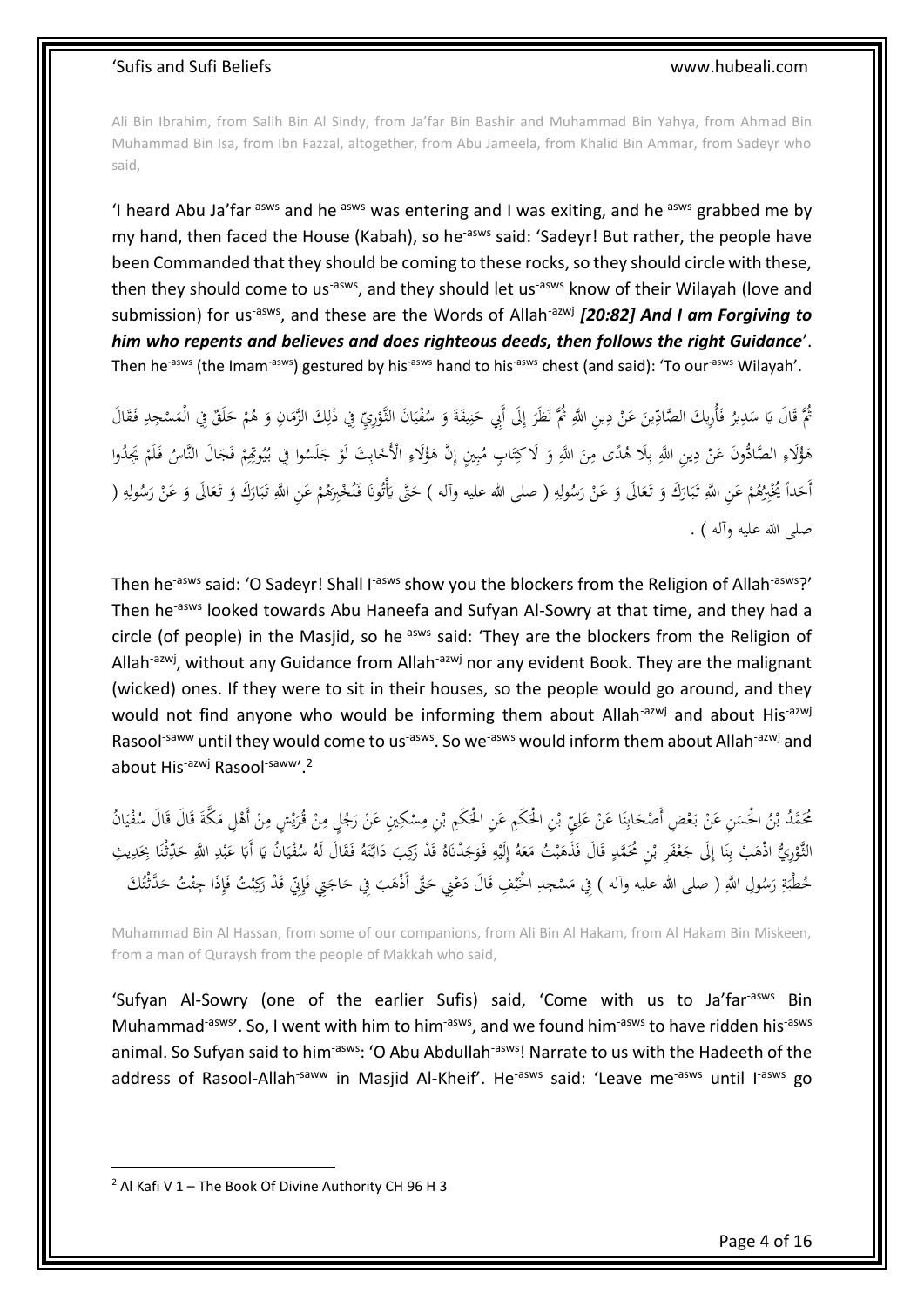regarding my<sup>-asws</sup> need, for I<sup>-asws</sup> have already mounted. So, when I<sup>-asws</sup> come back, I<sup>-asws</sup> shall narrate to you'.

فَقَالَ أَسْأَلُكَ بِقَرَابَنِكَ مِنْ رَسُولِ اللَّهِ ( صلى الله عليه وآله ) لَمَّا حَدَّثْتَنِي قَالَ فَنَزَلَ فَقَالَ لَهُ سُفْيَانُ مُرْ لِي بِدَوَاةٍ وَ قِرْطَاسٍ حَتَّى أُنْبِتَهُ َ ْ **∕** ِ ت ِبَةِ َ ِ **ٔ** ُمُ ِ<br>مُ َ َ ٔ َ .<br>أ ت ِ َ ر<br>ا ِ َ <u>ة</u> َ ر<br>ا  $\ddot{\phantom{0}}$ ي .<br>م  $\overline{a}$ فَدَعَا بِهِ ثُمَّ قَالَ اكْتُبْ بِسْمِ اللَّهِ الرَّحْمَنِ الرَّحِيمِ لحُطْبَةُ رَسُولِ اللَّهِ ( صلى الله عليه وآله ) فِي مَسْجِدِ الْحَيْفِ نَضَّرَ اللَّهُ عَبْداً سَمِعَ مَقَالَتِي ر<br>ا  $\ddot{\phantom{0}}$ ْ َ ِ با َ ْ .<br>نا ي <u>ِ</u> ِ  $\zeta$ **ٔ** ب َ ر<br>ا فَوَعَاهَا وَ بَلَّغَهَا مَنْ لَمْ تَبْلُغْهُ .<br>. ِّ ْ ْ َ َ .<br>ا َ <u>ة</u> َ َ

So, he said: 'I ask you<sup>-asws</sup> by your<sup>-asws</sup> relationship from Rasool-Allah<sup>-saww</sup> why not narrate to me (now)?' So he<sup>-asws</sup> descended, and Sufyan said to him<sup>-asws</sup>, 'Order with the ink and the paper until I affirm it'. So he<sup>-asws</sup> called for it, then said: 'Write! In the Name of Allah<sup>-azwj</sup> the Beneficent, the Merciful. Rasool-Allah<sup>-saww</sup> addressed the people in Masjid Al-Kheif: 'May Allah<sup>-azwj</sup> Flourish a servant who hears my<sup>-saww</sup> speech, so he retains it and delivers it to the one whom it has not reached.

يَا أَيُّهَا النَّاسُ لِيُبَلِّغِ الشَّاهِدُ الْغَائِبَ فَرُبَّ حَامِلِ فِقْهٍ لَيْسَ بِفَقِيهٍ وَ رُبَّ حَامِلِ فِقْهٍ إِلَى مَنْ هُوَ أَفْقَهُ مِنْهُ ثَلَاثٌ لَا يُغِلُّ عَلَيْهِنَّ قَلْبُ ِ إ  $\frac{d}{dt}$ ِ ∕. َ َ  $\overline{a}$ ِ ِ ب .<br>- $\frac{1}{2}$ ِ ∕. َ َ .<br>أ ∫ ِ  $\ddot{\phantom{0}}$ ِ ل َ ا<br>ا **ٔ** َ ِ ن ِ<br>پر َ ْ امْرِئٍ مُسْلِمٍ إِحْلَاصُ الْعَمَلِ لِلّهِ وَ النَّصِيحَةُ لِأَئِمَّةِ الْمُسْلِمِينَ وَ اللُّزُومُ لِجَمَاعَتِهِمْ فَإِنَّ دَعْوَكُمْ مُحِيطَةٌ مِنْ وَرَائِهِمْ الْمُؤْمِنُونَ إِحْوَةٌ تَتَكَافَأُ ِ .<br>أ ْ ِ ت َ  $\overline{a}$ َ َ ِ ْ <u>ہ</u> ِ َ َ ِ  $\overline{a}$ َ ِ ْ ا<br>ا ا<br>أ **ئ**ے ت َ َ .<br>م ن ِم<br>ِ ة<br>م ْ ِ<br>با َ َ .<br>-<br>-ِ<br>پر ْ ر<br>د دِمَاؤُهُمْ وَ هُمْ يَذٌ عَلَى مَنْ سِوَاهُمْ يَسْعَى بِذِمَّتِهِمْ أَدْنَاهُمْ َ  $\overline{\phantom{a}}$ َ ي <sup>(</sup> َ ْ ا<br>ا ِ <sup>t</sup> ْ ِ ِ ــ<br>أ ي ْ

O you people! Let the ones present deliver it to the absent ones, so sometimes the bearer isn't with his understanding, and sometimes the bearer delivers it to the one who is more understanding that him. There are three things in which the heart of a Muslim does not feel treachery – (a) Sincerity of the deed for Allah<sup>-azwj</sup>, (b) and wishing well for Imams<sup>-asws</sup> of the Muslims, (c) and to stay close to the group of Muslims; for their<sup>-asws</sup> (Imam<sup>-asws</sup>'s) call (for prayer) encompass those who are behind. The *Momineen* are brethren, their bloods are a match for each other and they are one hand against the ones besides them, their lowest one striving for their responsibilities''.

َ فَكَتَبَهُ سُفْيَانُ ثُمَّ عَرَضَهُ عَلَيْهِ وَ رَكِبَ أَبُو عَبْدِ اللَّهِ ( عليه السلام ) وَ حِثْتُ أَنَا وَ سُفْيَانُ فَلَمَّا كُنَّا فِي بَعْضِ الطَّرِيقِ قَالَ لِي كَمَا أَنْتَ ِ .<br>. َ َ َ .<br>: ي .<br>أ  $\ddot{\phantom{0}}$ ب َ َ **ٔ** ي .<br>م َ ئ َ ِ .<br>. ب َ َ َ :<br>. ٍ<br>م َ ْ َ فَكْتَبَهُ سُفْيَانُ ثُمَّ عَرَضَهُ عَلَيْهِ وَ رَكِبَ أَبُو عَبْدِ اللَّهِ ( عليه السلام ) وَ حِمْتُ أَنَا وَ سُفْيَانُ فَلَمَّا كُنَّا فِي بَعْضِ الطَّرِيقِ قَالَ لِي كَمَا<br>حَتَّى أَنْظُرَ فِي هَذَا الحَدِيثِ فَقْلَتُ ل .<br>: ت  $\ddot{\phantom{0}}$ َ َ ِ .<br>. ب َ َ َ َ ِ َ َ َ َ ْ َ .<br>م  $\overline{a}$ با<br>ا ِ ت  $\ddot{ }$ ب َ .<br>.<br>. ِ<br>ِم ِ <u>ء</u>

So Sufyan wrote it, then displayed it to him<sup>-asws</sup>, and Abu Abdullah<sup>-asws</sup> mounted, and I and Sufyan came back. So, when we were in one of the roads, he said to me, 'Stay as you are until I look into this Hadeeth'. So, I said to him, 'But, by Allah<sup>-azwj</sup>, Abu Abdullah<sup>-asws</sup> has necessitated something on your neck which will never go away from your neck, ever!' So, he said, 'And which thing is that?'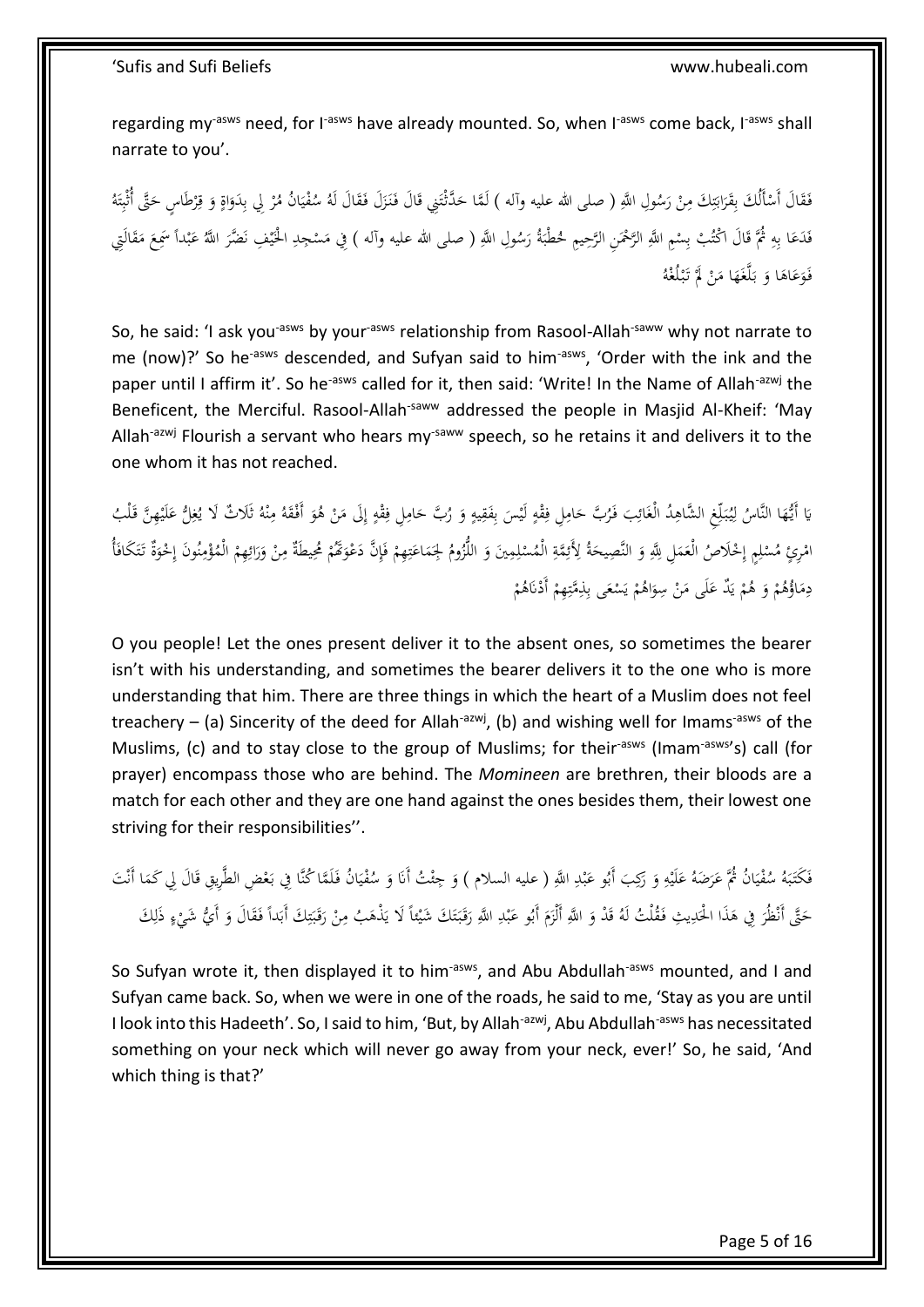فَقْلْتُ لَهُ ثَلَاثٌ لَا يُغِلُّ عَلَيْهِنَّ قَلْبُ امْرِئٍ مُسْلِمٍ إِحْلَاصُ الْعَمَلِ لِلَّهِ قَدْ عَرَفْنَاهُ وَ النَّصِيحَةُ لِأَئِقَةِ الْمُسْلِمِينَ مَنْ هَؤُلَاءِ الْأَئِقَةُ الَّذِينَ **ٔ** </sub> ِ ِ ِ<br>ئ َ َ .<br>. َ َ ِ  $\overline{a}$ َ ِ **ٔ** ابر<br>ا َ َ ِ ِ ِ **ہ** .<br>-<br>- $\overline{\phantom{a}}$ ِ **ٔ** ْ يَجِبُ عَلَيْنَا نَصِيحَتُهُمْ مُعَاوِيَةُ بْنُ أَبِي سُفْيَانَ وَ يَزِيدُ بْنُ مُعَاوِيَةَ وَ مَرْوَانُ بْنُ الْحَكَمِ وَ كُلُّ مَنْ لَا بَحُوزُ شَهَادَتْهُ عِنْدَنَا وَ لَا بَحُوزُ الصَّالاةُ ا َ .<br>.  $\overline{\phantom{a}}$ َ ِيا<br>ِ َ ب .<br>ا ي َ .<br>: ي .<br>أ ب ِيا<br>ِ َ ْ َ .<br>أ ن .<br>. َ َ َ َ ن بر<br>ت ٔ : َ .<br>-<br>- $\overline{\phantom{a}}$ ْ ځلفَهُمْ َ

So, I said to him, 'Three would not be begrudged upon by a heart of a Muslim person – Sincerity of the deed for Allah<sup>-azwj</sup>. We have recognised it. And the advice of the Imams<sup>-asws</sup> of the Muslim. Who are these Imams<sup>-asws</sup> whose advice is obligated upon us? Muawiya Bin Abu Sufyan, and Yazeed Bin Muawiya, and Marwan Bin Al-Hakam, and everyone who testimony is not allowed with us, and praying *Salat* behind them is not allowed?

ْ وَ قَوْلُهُ وَ اللُّزُومُ لِجَمَاعَتِهِمْ فَأَيُّ الجُمَاعَةِ مُرْجِئٌ يَقُولُ مَنْ لَمْ يُصَلِّ وَ لَمْ يَصُمْ وَ لَمْ يَغْتَسِلْ مِنْ جَنَابَةٍ وَ هَدَمَ الْكَعْبَةَ وَ نَكَحَ أُمَّهُ فَهُوَ ُبا<br>ا َ ْ ي <sup> $\overline{a}$ </sup> َ و<br>يه <sup> $\overline{a}$ </sup> ْ ا<br>ا .<br>أ **z** َ  $\overline{a}$ َ .<br>ئ ْ ِ ت َ  $\overline{a}$ ٔ<br>ا َ <u>ٔ</u> َ ت َ  $\zeta$ ن َ  $\ddot{\cdot}$ ب ْ َ **ہ** َ ; با<br>أ .<br>أ ن َ ِ **ٔ** .<br>أ عَلَى إِيمَانِ جَبْرَئِيلَ وَ مِيكَائِيلَ أَوْ قَدَرِيٌّ يَقُولُ لَا يَكُونُ مَا شَاءَ اللَّهُ عَزَّ وَ جَلَّ وَ يَكُونُ مَا شَاءَ إِبْلِيسُ أَوْ حَرُورِيٌّ يَتَبَرَّأُ مِنْ عَلِيِّ بْنِ ،<br>.  $\zeta$ ِ<br>ئو ِ َ  $\zeta$ ِ<br>ئو ئ<br>برا  $\ddot{\phantom{0}}$ ْ  $\overline{a}$ اٍ.<br>∙ َ َ ِ **ٔ** ب ِ إ </sub>  $\overline{\phantom{a}}$ ب<br>أ ي َ َ َ َ َ  $\overline{\phantom{a}}$ ب<br>أ با<br>ا **ٔ** ِ َ .<br>-∕. ت ب<br>ا ا .<br>-أَبِي طَالِبٍ وَ شَهِدَ عَلَيْهِ بِالْكُفْرِ أَوْ جَهْمِيٌّ يَقُولُ إِنَّمَا هِيَ مَعْرِفَةُ اللَّهِ وَحْدَهُ لَيْسَ الْإِيمَانُ شَيْءٌ غَيْرُهَا .<br>ا ْ َ ْ ا<br>ا  $\ddot{\cdot}$ ِ با<br>ا ْ َ .<br>م ِ **ٔ** </sub> َ ِ  $\overline{\phantom{0}}$ ْ َ ْ

And his<sup>-saww</sup> words: 'and the necessity to their<sup>-asws</sup> gatherings'. So which gathering? The Murjiites are saying, 'The one who does not pray *Salat*, and does not Fast, and does not wash from sexual impurities, and demolishes the Kabah, and marries his own mother, so he is upon the faith of Jibraeel<sup>-as</sup> and Mikaeel<sup>-as</sup>? Of the Qadiriites who are saying, 'What Allah<sup>-azwj</sup> Mighty and Majestic Desires may not happen and what Iblees<sup>-la</sup> so desires may happen'? Or the Harouiryya who are disavowing from Ali<sup>-asws</sup> Bin Abu Talib<sup>-asws</sup> and are testifying upon him<sup>-asws</sup> with the disbelief? Or the Jahmiys who are saying, 'But rather it is the recognition that Allahazwj is One, there isn't the *Eman* anything other than it?'

ْ قَالَ وَيُحَكَ وَ أَيَّ شَيْءٍ يَقُولُونَ فَقُلْتُ يَقُولُونَ إِنَّ عَلِيَّ بْنَ أَبِي طَالِبٍ ( عليه السلام ) وَ اللَّهِ الْإِمَامُ الَّذِي يَجِبُ عَلَيْنَا نَصِيحَتُهُ وَ َ ِّ .<br>أ َ ِ  $\overline{\phantom{a}}$ َ ِ َ ب ِ َ ِ .<br>ا لْ با ؚ<br>پ َ ت َ َ .<br>. ن **ٔ** َ لُزُومُ جَمَاعَتِهِمْ أَهْلُ بَيْتِهِ قَالَ فَأَخَذَ الْكِتَابَ فَخَرَقَهُ ثُمَّ قَالَ لَا تُخْبِرْ بِمَا أَحَداً. ٔ .<br>ا َ َ َ َ ت َ َ ن<br>ن ِ .<br>تا ت .<br>: ي .<br>ا <sup>(</sup> ِ ت ي:<br>ا  $\overline{a}$ 

He said, 'Woe be unto you! And which thing was he<sup>-asws</sup> saying: 'So I said, 'He<sup>-asws</sup> is saying that Ali<sup>-asws</sup> Bin Abu Talib<sup>-asws</sup>, by Allah<sup>-azwj</sup>, is the Imam<sup>-asws</sup> whose advice is Obligated upon us, and the necessitation of their<sup>-asws</sup> gatherings, the People<sup>-asws</sup> of his<sup>-saww</sup> Household'. So, he brought out the letter and burnt it, then said, 'Do not inform anyone with it'.<sup>3</sup>

<sup>1</sup>  $3$  Al Kafi V 1 – The Book Of Divine Authority CH 103 H 2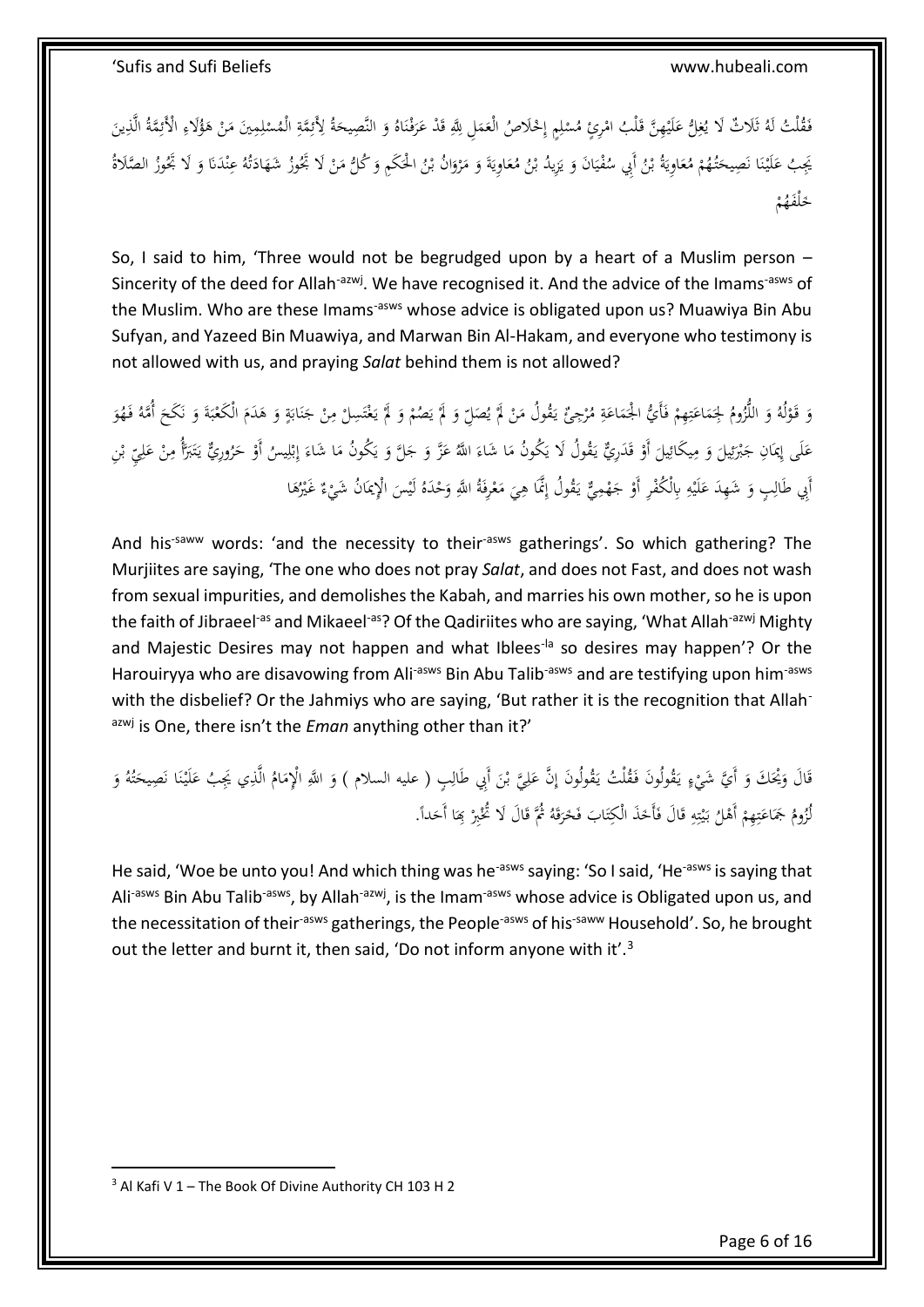# <span id="page-6-0"></span>**Debate of Sufis Against Imam Jafar-e-Sadiq-asws:**

َ عَلِيُّ بْنُ إِبْرَاهِيمَ عَنْ هَارُونَ بْنِ مُسْلِمٍ عَنْ مَسْعَدَةَ بْنِ صَدَقَةَ قَالَ دَخَلَ سُفْيَانُ الثَّوْرِيُّ عَلَى أَبِي عَبْدِ اللَّهِ ( عليه السلام ) فَرَأَى عَلَيْهِ َ ْ ْ ِ ْ ْ **ہ** ْ ا ِ َ .<br>أ ∣ٍ<br>∙ إ ب ِ **ٍ ٔ** ب َ َ <u>ٔ</u> **ٔ** ي .<br>م  $\zeta$ َ <u>:</u>  $\overline{\phantom{a}}$  $\overline{\phantom{a}}$ ْ ب ة<br>م  $\overline{\phantom{a}}$ ِ **ٔ** َ ر<br>ا ∕. نِيَابَ بِيضٍ كَأَنَّمَا غِرْقِيُّ الْبَيْضِ فَقَالَ لَهُ إِنَّ هَذَا اللِّبَاسَ لَيْسَ مِنْ لِبَاسِكَ فَقَالَ لَهُ اسْمَعْ مِنِّي وَ عِ مَا أَقُولُ لَكَ فَإِنَّهُ خَيْرٌ لَكَ عَاجِلًا <sup>،</sup> ا ِ<br>مُ  $\ddot{\cdot}$ ب ِ ل .<br>-<br>-ِ َ <u>َ</u>  $\ddot{\cdot}$ ب اٌ َ ِ إ ُمُ ي ا<br>ا ِ ر:<br>ز ِ .<br>: ي ِ َ َ لَ ِ ة<br>أ  $\ddot{a}$ وَ آجِلًا إِنْ أَنْتَ مِتَّ عَلَى السُّنَّةِ وَ الْحَقِّ وَ لَمْ تَمُتْ عَلَى بِدْعَةٍ َ ِ َ  $\overline{\phantom{a}}$ َ َ َ <u>ہ</u> َ ∫<br>′ .<br>-<br>-ِ َ

Ali Bin Ibrahim, from Haroun Bin Muslim, from Mas'ada Bin Sadaqa who said,

'Sufyan Al-Sowry came over to Abu Abdullah<sup>-asws</sup>, so he saw white clothes upon him<sup>-asws</sup>, as if they were the albumin of the egg, so he said to him<sup>-asws</sup>, 'This attire is not from your<sup>-asws</sup> attires'. So, he<sup>-asws</sup> said: 'Listen from me<sup>-asws</sup> attentively what I<sup>-asws</sup> am going to say to you, for it would be better for you now and in the future, that you should die upon the Sunnah, and not die upon an innovation.

 $\ddot{\phantom{0}}$ ي :<br>ا أُخْبِرُكَ أَنَّ رَسُولَ اللَّهِ ( صلى الله عليه وآله )كَانَ فِي زَمَانٍ مُقْفِرٍ جَدْبٍ فَأَمَّا إِذَا أَقْبَلَتِ الدُّنْيَا فَأَخَقُّ أَهْلِهَا كِمَا أَبْرَارُهَا لَا فُجَّارُهَا وَ  $\overline{a}$  $\ddot{\cdot}$ ِ .<br>ئ **م** ِ  $\overline{\phantom{a}}$ َ َ **ٔ** َ َ ِ å<br>
<sup>1</sup> َ َ َ **م** َ َ .<br>. َ مُؤْمِنُوهَا لَا مُنَافِقُوهَا وَ مُسْلِمُوهَا لَا كُفَّارُهَا فَمَا أَنْكَرْتَ يَا تُوْرِيُّ فَوَ اللَّهِ إِنَّنِي لَمَعَ مَا تَرَى مَا أَتَى عَلَيَّ مُذْ عَقَلْتُ صَبَاحٌ وَ لَا مَسَاءٌ  $\zeta$  $\ddot{\phantom{0}}$ اٍ<br>ٍّءُ إ َ <u>ٔ</u> یا<br>- $\overline{a}$ َ َ ِ ا<br>ا َ <u>ة</u> ِ .<br>. ن ٔ<br>ا ن **∕** ا<br>ا َ  $\ddot{\phantom{0}}$ َ  $\ddot{\cdot}$ ب  $\overline{\phantom{a}}$ َ َ  $\overline{\phantom{a}}$ وَ لِلَّهِ فِي مَالِي حَقٌّ أَمَرَنِي أَنْ أَضَعَهُ مَوْضِعاً إِلَّا وَضَعْتُهُ ن<br>أ ام<br>ا َ ا<br>ا ِ ت ْ <u>ٔ</u> ا<br>ا َ

I<sup>-asws</sup> hereby inform you that Rasool-Allah<sup>-saww</sup> was in an era which was desolate (barren) and waterless. So, when the world turns, so the most deserving of its inhabitants with it are its righteous ones (but) not its immoral ones, and its Believers not its hypocrites, and its Muslims not its Infidels. So, what are you criticizing, O Sowry, for by Allah<sup>-azwj</sup>, I<sup>-asws</sup> am with what you see. By Allah<sup>-azwj</sup>! There has never come upon me a morning nor an evening such that there is a right for Allah<sup>-azwj</sup> in my<sup>-asws</sup> wealth which He<sup>-azwj</sup> had Commanded me<sup>-asws</sup> to place it in a (particular) place, except that I<sup>-asws</sup> did place it'.

َ قَالَ فَأَتَاهُ قَوْمٌ مِمَّنْ يُظْهِرُونَ الزُّهْدَ وَ يَدْعُونَ النَّاسَ أَنْ يَكُونُوا مَعَهُمْ عَلَى مِثْلِ الَّذِي هُمْ عَلَيْهِ مِنَ التَّقَشُّفِ فَقَالُوا لَهُ إِنَّ صَاحِبَنَا حَصِرَ  $\overline{\phantom{a}}$ ب<br>: .<br>-ِ<br>با ي َ و<br>يو ْ ِ <u>ٔ</u> ا:<br>ا ُ<br>نا .<br>أ َ ِ ِ **ٔ** َ ْ ِ **:** ث ∕. َ ْ ر<br>ا َ .<br>أ ن  $\ddot{\cdot}$  $\ddot{\phantom{0}}$ ا إ .<br>م .<br>م عَنْ كَلامِكَ وَ لَمْ تَحْضُرْهُ حُجَجُهُ فَقَالَ لَهُمْ فَهَاتُوا حُجَجَكُمْ فَقَالُوا لَهُ إِنَّ حُجَجَنَا مِنْ كِتَابِ اللَّهِ فَقَالَ لَهُمْ فَأَدْلُوا بِمَا فَإِنَّمَا أَحَقُّ مَا ة<br>أ ت ∕. .<br>. ن َ ِ إ َ َ َ .<br>م ْ <sup> $\overline{a}$ </sup> َ **∕** ْ َ <u>:</u> .<br>ف ْ َ  $\overline{\phantom{a}}$ َ ٍ<br>أ ِ اتُّبِعَ وَ عُمِلَ بِهِ با ب  $\zeta$ َ  $\zeta$ 

He (the narrator) said (in the meantime), 'So a group came over to him<sup>-asws</sup>, from the ones who were manifesting the asceticism and calling the people that they should come to be with them upon the likes which they were upon, from the austerities (restrain). So they said to him<sup>-asws</sup>, 'Our companion was tongue-tied from your<sup>-asws</sup> speech and could not present his arguments'. So he<sup>-asws</sup> said: 'So you give your arguments'. So they said to him<sup>-asws</sup>, 'Our argument is from the Book of Allah<sup>-azwj</sup>'. Therefore, he<sup>-asws</sup> said to them: 'So indicate it, for it is most rightful of what is to be followed and acted by'.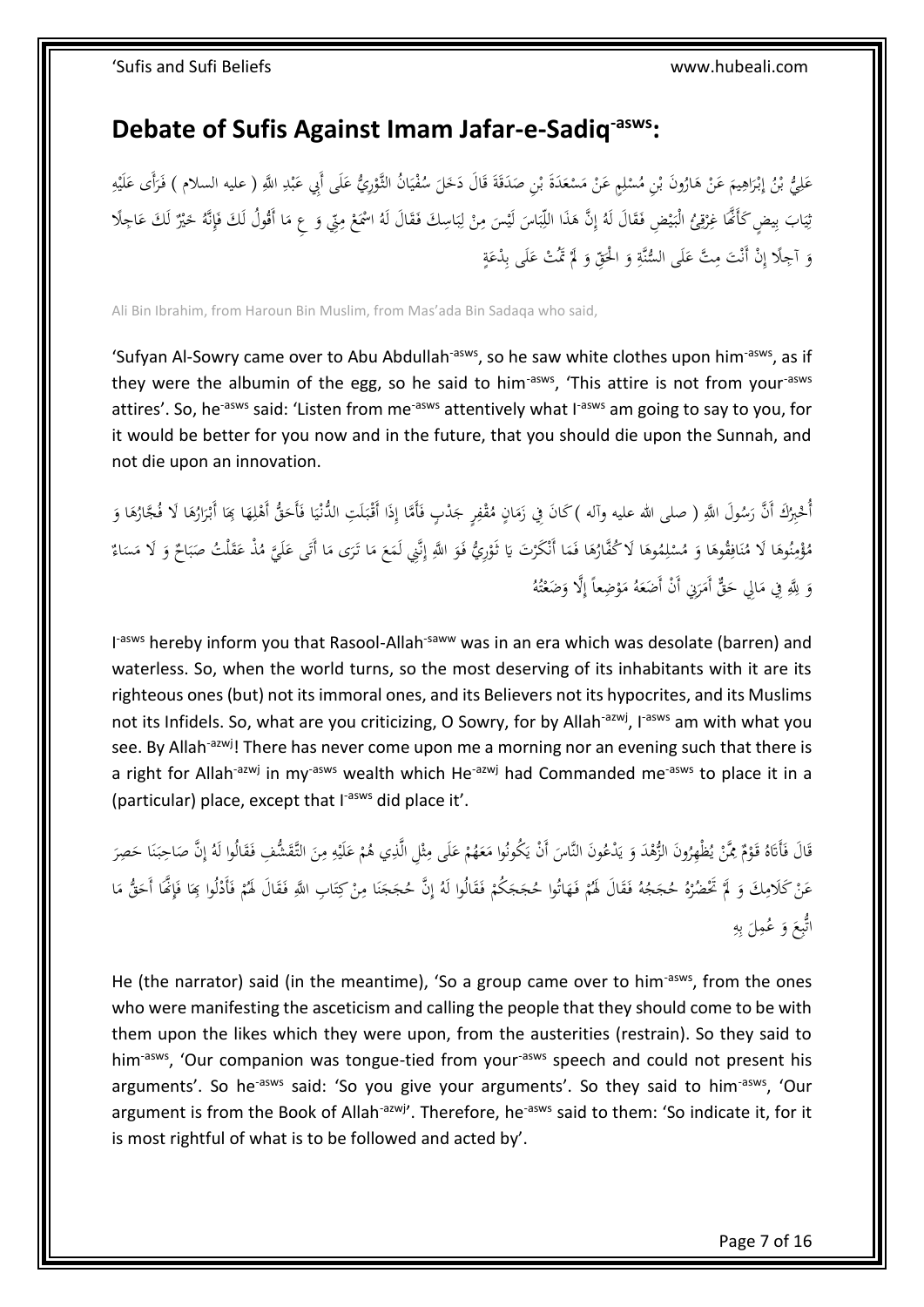فَقَالُوا يَقُولُ اللَّهُ تَبَارَكَ وَ تَعَالَى مُخْبِراً عَنْ قَوْمٍ مِنْ أَصْحَابِ النَّبِيِّ ( صلى الله عليه وآله ) وَ يُؤْثِرُونَ عَلى أَنْفُسِهِمْ وَ لَوْ كانَ بِهِمْ َ ْ **∕** ٍ <u>ٔ</u> ْ َ َ َ .<br>أ ب <u>َ</u> با ُمُ ْ <u>ٔ</u> َ ْ َ ڹ ة ق ْ ِ خَصاصَةٌ وَ مَنْ يُوقَ شُحَّ نَفْسِهِ فَأُولئِكَ هُمُ الْمُفْلِحُونَ فَمَدَحَ فِعْلَهُمْ وَ قَالَ فِي مَوْضِعِ آخَرَ وَ يُطْعِمُونَ الطَّعامَ عَلى حُبِّهِ مِسْكِيناً وَ ي َ َ َ <u>ٔ</u>  $\overline{\phantom{a}}$ َ َ ْ ْ ِ  $\zeta$  $\overline{a}$ ِ .<br>أ ِ َ ِ و<br>يا ْ ا<br>ا َ  $\overline{\phantom{a}}$ َ ْ ∕. ً ِّبَّ ب َ َ  $\overline{a}$ بماً وَ أَسِيراً فَنَحْنُ نَكْتَفِي بِمَذَا فَقَالَ رَجُلٌ مِنَ الْجُلَسَاءِ إِنَّا رَأَيْنَاكُمْ تَزْهَدُونَ فِي الْأَطْعِمَةِ الطَّيِّبَةِ وَ مَعَ ذَلِكَ تَأْمُرُونَ النَّاسَ بِالْخُرُوجِ َ .<br>ب ت نة<br>-ي َ <u>ہ</u>  $\ddot{\cdot}$ ب ِ<br>په ي ہے<br>ِ  $\overline{a}$ ِ َ ْ ْ .<br>. ن **ٔ** ِ إ ِ  $\ddot{\phantom{0}}$ َ ∕. ُمُ َ ∫<br>∫ ن<br>آ .<br>ا ن ن <u>َ</u> <u>ت</u> ِ  $\zeta$  $\ddot{\phantom{0}}$ مِنْ أَمْوَالِهِمْ حَتَّى تَمَّتَّعُوا أَنْتُمْ مِنْهَا َ ِ <sup>(</sup> ت ْ َ َ .<br>ا ْ **∕** 

So, they said, 'Allah<sup>-azwj</sup> Blessed and High is Saying, Informing about a group of companions of the Prophet<sup>-saww</sup> [59:9] and they prefer (others) before themselves though poverty may *afflict them, and whoever is preserved from the niggardliness of his soul, these are the ones who are the successful ones*. Thus, He<sup>-azwj</sup> Complimented their deeds and Said in another place *[76:8] And they give food out of love for Him to the poor and the orphan and the captive*. Therefore, we are content with this'. So a man from the gathering said, 'I am seeing you all manifesting ascetism in you all being fed the good food, and along with that you are instructing the people with the taking out from their wealth to the extent that you all are enjoying from it'.

فَقَالَ أَبُو عَبْدِ اللَّهِ ( عليه السلام ) دَعُوا عَنْكُمْ مَا لَا تَنْتَفِعُونَ بِهِ أَحْيِرُونِي أَيُّهَا النَّفَرُ أَ لَكُمْ عِلْمٌ بِنَاسِخِ الْقُرْآنِ مِنْ مَنْسُوخِهِ وَ مُحْكَمِهِ ِ .<br>. ب َ ُمُ َ ن ِ ب ْ َ .<br>م ِ ِ ِ ن<br>أما ت .<br>. ن<br>ا ا<br>ا <sup>t</sup> ن َ ِ َ ِ ن  $\overline{\phantom{a}}$ <u>:</u> ∕ ر<br>أ مِنْ مُتَشَاكِهِ الَّذِي فِي مِثْلِهِ ضَلَّ مَنْ ضَلَّ وَ هَلَكَ مَنْ هَلَكَ مِنْ هَذِهِ الْأُمَّةِ فَقَالُوا لَهُ أَوْ بَعْضِهِ فَأَمَّا كُلُّهُ فَلَا .<br>م ِ ِ ِ َ .<br>-<br>-ِ  $\overline{a}$ َ ْ ا<br>ا  $\overline{a}$ **ہ** َ ام<br>ا ِ J **:** ث ِ ِ ِ ت ْ **∕** ْ .<br>ا <u>ٔ</u> َ ⊿<br>ٍ

Therefore, Abu Abdullah<sup>-asws</sup> said: 'Leave from yourselves what you are not benefitting with. Inform me-asws, O you group! Is there anyone of you knowledgeable with the Abrogating (Verses) of the Quran from its Abrogated ones, and its Decisive from its Allegorical, those regarding the likes of which strayed the one who strayed, and destroyed was the one who was destroyed, from this community?' So, they said to him<sup>-asws</sup>, 'Of some of it. As for all of it (the Holy Verses), so no'.

ِ فَقَالَ لَهُمْ فَمِنْ هُنَا أُتِيتُمْ وَكَذَلِكَ أَحَادِيثُ رَسُولِ اللَّهِ ( صلى الله عليه وآله ) فَأَمَّا مَا ذَكَرْتُمْ مِنْ إِحْبَارِ اللَّهِ عَزَّ وَ جَلَّ إِيَّانَا فِي كِتَابِهِ .<br>.  $\overline{\phantom{a}}$ َ َ ي **∶** َ ِ َ <sup>(</sup> ِ .<br>. ن ْ ْ َ ِ ة<br>أ ت .<br>نا ا َ َ  $\ddot{\cdot}$ ب **ٔ** إ .<br>. عَنِ الْقَوْمِ الَّذِينَ أَخْبَرَ عَنْهُمْ بِحُسْنِ فَعَالِهِمْ فَقَدْ كَانَ مُبَاحاً جَائِزاً وَ لَمْ يَكُونُوا نُحُوا عَنْهُ وَ تَوَابُحُمْ مِنْهُ عَلَى اللَّهِ عَزَّ وَ جَلَّ ا<br>ا <sup>t</sup> َ َ ِ ِ ْ َ ن ِ<br>م <sup>t</sup> َ َ ن َ ب<br>: ي <sup> $\overline{a}$ </sup> َ ِ<br>ئۆ َ  $\ddot{\cdot}$ ب <sup>t</sup> َ َ َ َ

(To this) he<sup>-asws</sup> said to them; 'So from over here you are coming (to the reality). And similar to that are the Ahadith of Rasool-Allah<sup>-saww</sup>. So as for what you have mentioned from the News of Allah<sup>-azwj</sup> Mighty and Majestic, it is regarding us<sup>-asws</sup> in His<sup>-azwj</sup> Book, about the people who can inform about these with goodness of their-asws deeds. So, it was neutral, allowed, and it was not Forbidden from, and their Rewards from it is upon Allah<sup>-azwj</sup> Mighty and Majestic.

وَ ذَلِكَ أَنَّ اللَّهَ جَلَّ وَ تَقَدَّسَ أَمَرَ بِخِلَافِ مَا عَمِلُوا بِهِ فَصَارَ أَمْرُهُ نَاسِخاً لِفِعْلِهِمْ وَ كَانَ نَهَى اللَّهُ تَبَارَكَ وَ تَعَالَى رَحْمَةً مِنْهُ لِلْمُؤْمِنِينَ وَ َ ْ ِ ْ ِ ِ ْ ر<br>ا  $\overline{\phantom{a}}$ ِ ِ ا<br>ا َ ا<br>ا .<br>-.<br>أ َ َ J َ َ َ  $\ddot{\cdot}$ ب َ َ ِ ن ِ ْ ِ<br>ل ل ن ∕ ُل<br>ا َظَراً لِكَيْلا يُضِرُّوا بِأَنْفُسِهِمْ وَ عِيَالَاتِهِمْ مِنْهُمُ الضَّعَفَةُ الصِّغَارُ وَ الْوِلْدَانُ وَ الشَّيْخُ الْفَايِي وَ الْعَجُوزُ الْكَبِيرَةُ الَّذِينَ لَا يَصْبِرُونَ عَلَى َ ا .<br>ا َ .<br>. ں<br>ب َ ِ <sup>t</sup> .<br>: ي َ <sup>t</sup> **ٔ** ؚ<br>ر ل  $\overline{a}$ ن َ  $\ddot{\phantom{0}}$ ِ <u>َ</u> َ ِ<br>بہ الْجُوعِ فَإِنْ تَصَدَّقْتُ بِرَغِيفِي وَ لَا رَغِيفَ لِي غَيْرُهُ ضَاعُوا وَ هَلَكُوا جُوعاً ِ<br>ن  $\ddot{\phantom{0}}$ ِ ِّي<br>أ َ َ ْ ي َ َ ِ َ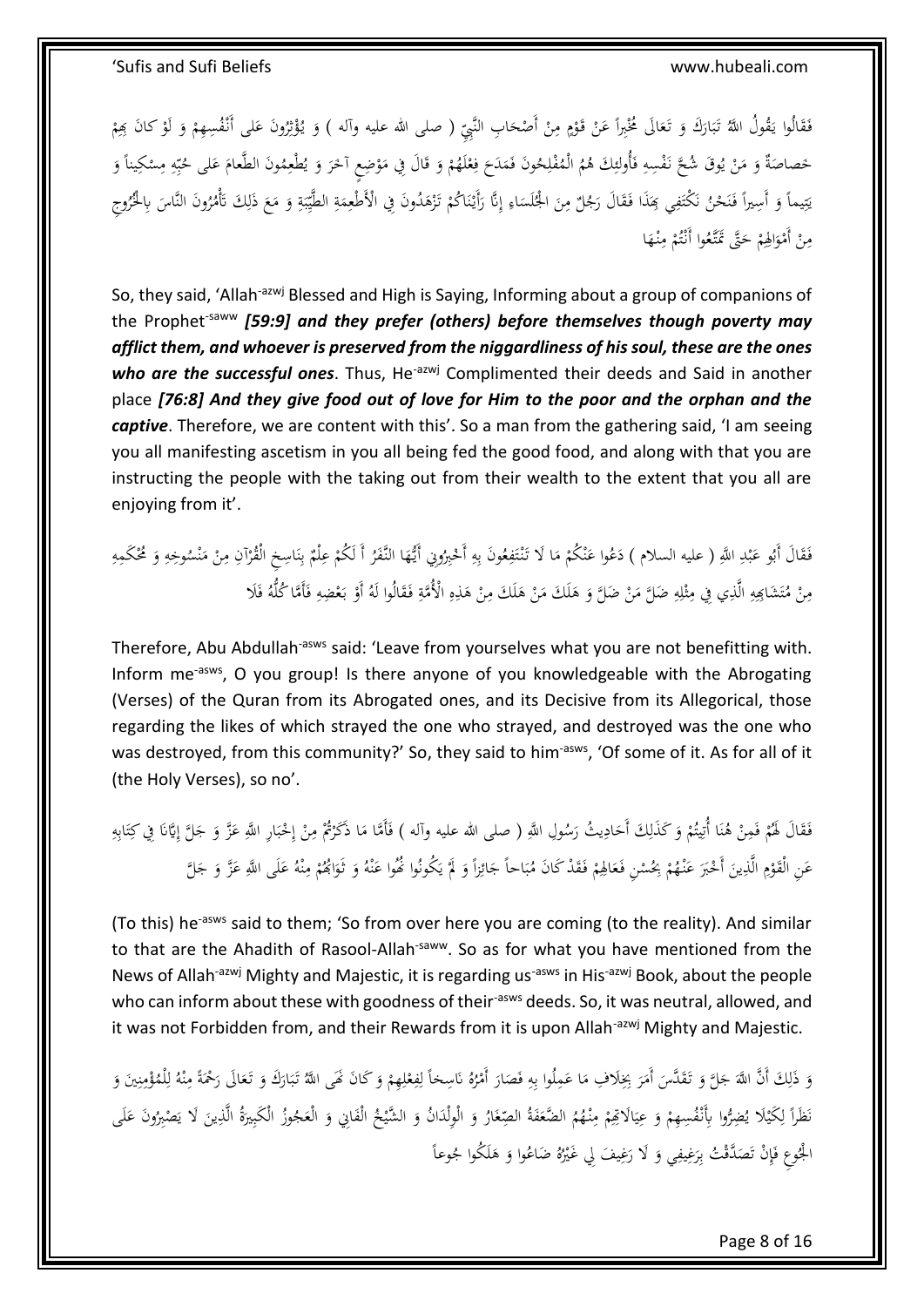And that is that Allah<sup>-azwj</sup> Sanctified a matter with opposite to what they (people) had been doing with, so His<sup>-azwj</sup> Commanded came to be Abrogating of their deeds. And the Prohibition of Allah<sup>-azwj</sup> Blessed and High is a Mercy from it for the Believers, and a Consideration that perhaps they may harm themselves and their families among whom would be the weak, and the young, and the parents, and the dying old man, and the aged woman, those who cannot be patient upon the hunger. Therefore, if I<sup>-asws</sup> were to give my<sup>-asws</sup> bread in charity, and there was no bread other than it with me<sup>-asws</sup>, they (family) would waste away and die of hunger.

فَمِنْ ثُمَّ قَالَ رَسُولُ اللَّهِ ( صلى الله عليه وآله ) خَمْسُ تَمَرَاتٍ أَوْ خَمْسُ قُرَصٍ أَوْ دَنَانِيرُ أَوْ دَرَاهِمُ يَمْلِكُهَا الْإِنْسَانُ وَ هُوَ يُرِيدُ أَنْ يُمْضِيَهَا َ َ ْ َ ِ ِ َ ٔ<br>ا <u>ٔ</u> ِ :<br>بر <u>َ</u>ّ <u>ٔ</u> َ <u>ٔ</u> ا َ َ ֖֚֚֚֬  $\ddot{\phantom{0}}$ ْ َ  $\ddot{\phantom{0}}$ ن فَأَفْضَلُهَا مَا أَنْفَقَهُ الْإِنْسَانُ عَلَى وَالِدَيْهِ ثُمَّ الثَّانِيَةُ عَلَى نَفْسِهِ وَ عِيَالِهِ ثُمَّ الثَّانِثَةُ عَلَى قَرَابَتِهِ الْفُقَرَاءِ ثُمَّ الرَّابِعَةُ عَلَى جِيرَانِهِ الْفُقَرَاءِ ثُمَّ الثَّانِيَ ش<br>أ ث :<br>! ⊿<br>ٍ ِ  $\ddot{\phantom{0}}$ ي َ ِ َ .<br>. ي ِ: ِ ْ ي  $\overline{\phantom{a}}$ ِ َ َ  $\overline{\phantom{a}}$ ن ا<br>ا َ ْ َ َ َ ِ ر<br>ا ِ ِ َ َ َ ِ ِ َ ِ ٍ<br>بر ت ؘ َ الْحَامِسَةُ فِي سَبِيلِ اللَّهِ وَ هُوَ أَخَسُّهَا أَجْر ْ َ ر<br>ا َ ِّ ب  $\ddot{\phantom{0}}$  $\overline{a}$ **∕** ِ

Thus, Rasool-Allah<sup>-saww</sup> said: 'Five dates, or five discs (of bread), or five Dinars or Dirhams which the human being owns, and he wants to spend these, so the most superior of what the human being can spend upon are his parents. Then secondly upon himself and his family. Then thirdly upon his poor relatives. Then fourthly upon his poor neighbours. Then fifthly in the Way of Allah-azwj, and it is of the lowest Recompense.

َ اَوَ قَالَ رَسُولُ اللَّهِ ( صلى الله عليه وآله ) لِلْأَنْصَارِيِّ حِينَ أَعْتَقَ عِنْدَ مَوْتِهِ خَمْسَةً أَوْ سِتَّةً مِنَ الرَّقِيقِ وَ لَمَّ يَكُنْ يَمْلِكُ غَيْرَهُمْ وَ لَهُ أَوْلادٌ ا َ ∕. ٍ  $\overline{a}$ ِ ِ<br>نا ت <u>ٔ</u>  $\overline{\phantom{a}}$ ن َ ت ا<br>ا  $\overline{\phantom{a}}$ ِ َ ن<br>ن ِ<br>ق ْ َ ْ <u>ٔ</u> ْ ِ <u>:</u> ب<br>: ي **أ** َ َ صِغَازٌ لَوْ أَعْلَمْتُمُونِي أَمْرَهُ مَا تَرَكْتُكُمْ تَدْفِنُوهُ مَعَ الْمُسْلِمِينَ يَتْرُكُ صِبْيَةً صِغَاراً يَتَكَفَّقُونَ النَّاسَ ا<br>أ <u>ٔ</u> َ <u>َ</u> .<br>أ ت ُٺِ<br>ا  $\overline{a}$ .<br>. ٍ  $\ddot{\phantom{0}}$ ي ْ ِ ْ  $\zeta$ ا<br>. ن ِ ت ْ َ َ .<br>ا ت **م** 

Rasool-Allah<sup>-saww</sup> said to the (one of the) 'Ansar' (the Helpers in Madina) when he freed, at the time of his death, five or six of his slaves, and he did not own other than them, and for him were young children: 'Had you let me<sup>-saww</sup> know, I<sup>-saww</sup> would have ordered you all not to bury him with the Muslims. He left young children to spread their hands to the people?'

نْمَ قَالَ حَدَّثَنِي أَبِي أَنَّ رَسُولَ اللَّهِ ( صلى الله عليه وآله ) قَالَ ابْدَأْ بِمَنْ تَعُولُ الْأَذْنَى فَالْأَدْنَى ثُمَّ هَذَا مَا نَطَقَ بِهِ الْكِتَابُ رَدَّاً لِقَوْلِكُمْ وَ َ  $\overline{\phantom{a}}$ َ :<br>-.<br>ئ :<br>-.<br>. ِ .<br>ا .<br>. َ َ َ ْ ِ ل ْ ِ ل  $\overline{a}$ اً َ .<br>أ ت ِ ِ<br>با ب  $\overline{a}$ .<br>. مَّيْاً عَنْهُ مَفْرُوضاً مِنَ اللَّهِ الْعَزِيزِ الْحَكِيمِ قَالَ وَ الَّذِينَ إِذا أَنْفَقُوا لَمْ يُسْرِفُوا وَ لَمْ يَقْتُرُوا وَ كانَ بَيْنَ ذلِكَ قَواماً ِ إ َ ِ َ َ َ َ **∕** ا<br>ا ن َ َ َ **أ** َ ْ ي  $\overline{a}$ ِ ب

Then he<sup>-asws</sup> said: 'My<sup>-asws</sup> father<sup>-asws</sup> narrated to me<sup>-asws</sup> that Rasool-Allah<sup>-saww</sup> said: 'Begin with the ones reliant (upon you), so the closest one, then the next closest one'. Then this what the Book Speaks with is a rebuttal to your words, and Forbidden from it being an Obligation from Allah<sup>-azwj</sup>, the Mighty, the Wise. He<sup>-azwj</sup> Said *[25:67] And they who when they spend, are neither extravagant nor stingy, and between that by stature (status)*.

أَ فَلَا تَرَوْنَ أَنَّ اللَّهَ تَبَارَكَ وَ تَعَالَى قَالَ غَيْرَ مَا أَرَاكُمْ تَدْعُونَ النَّاسَ إِلَيْهِ مِنَ الْأَثَرَةِ عَلَى أَنْفُسِهِمْ وَ سَمَّى مَنْ فَعَلَ مَا تَدْعُونَ النَّاسَ إِلَيْهِ َ َ ِ ِ **ٔ** ِ إ <u>َ</u> ت <sup>أ</sup> ا َ ا<br>ا  $\overline{\phantom{a}}$ ْ ق<br>ف َ َ َ  $\ddot{\cdot}$ ب َ  $\ddot{\phantom{0}}$ <u>ٔ</u> َ َ <sup> $\mathfrak{c}$ </sup> ِ **ٔ** اُ إ <u>َ</u>  $\overline{\phantom{a}}$  $\overline{\phantom{0}}$ ْ ا<br>ا َ َ مُسْرِفاً وَ فِي غَيْرِ آيَةٍ مِنْ كِتَابِ اللَّهِ يَقُولُ إِنَّهُ لا يُحِبُّ الْمُسْرِفِينَ فَنَهَاهُمْ عَنِ الْإِسْرَافِ وَ نَحَاهُمْ عَنِ التَّقْتِيرِ وَ لَكِنْ أَمْرٌ بَيْنَ أَمْرَيْنِ لَا ا َ **ٔ** َ ْ َ َ ِ ا<br>ا ِ .<br>ا .<br>أ ت **∕** ; با<br>: ِ ْ َ ا<br>ا <u>ا</u> ي ر<br>ا ْ ب ْ .<br>. َ ِ<br>بر ت .<br>أ َ ْ يُعْطِي جَمِيعَ مَا عِنْدَهُ ثُمَّ يَدْعُو اللَّهَ أَنْ يَرْزُقَهُ .<br>. .<br>ب  $\ddot{\phantom{0}}$ ِ<br>با  $\overline{\phantom{a}}$ ن ا<br>ا  $\zeta$ 

Page 9 of 16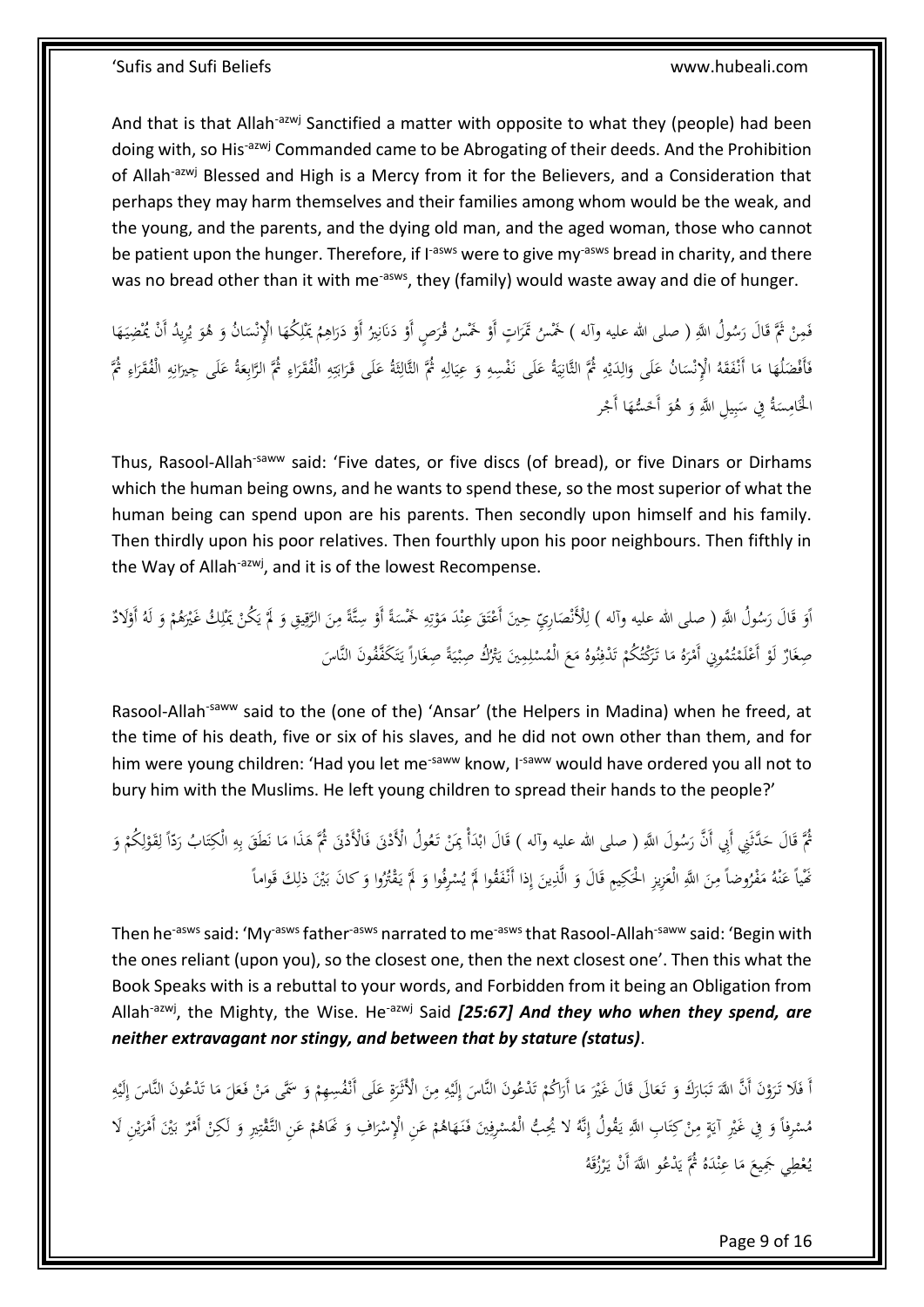Are you not seeing that Allah<sup>-azwj</sup> Blessed and High Says other than what you all are showing, calling the people towards it from the preferring of (others) over their own selves, and Named the one who does what you are calling the people towards as being extravagant? And in another Verse from the Book of Allah<sup>-azwj</sup> He<sup>-azwj</sup> is Saying *[7:31] surely He does not Love the* extravagant. So, He<sup>-azwj</sup> has Forbidden them from the extravagance, and Forbidden them from the miserliness, but has Commanded between the two matters, that one should not give away the entirety of what is in his presence, then he supplicates to Allah<sup>-azwj</sup> that He<sup>-azwj</sup> Grace him.

فَلَا يَسْتَجِيبُ لَهُ لِلْحَدِيثِ الَّذِي جَاءَ عَنِ النَّبِيِّ ( صلى الله عليه وآله ) إِنَّ أَصْنَافاً مِنْ أُمَّتِي لَا يُسْتَجَابُ لَهُمْ دُعَاؤُهُمْ رَجُلٌ يَدْعُو<br>. َ َ َ ِ ي ِ َ Į ل ت ا<br>ا َ ت **ٔ** <u>:</u> ِ .<br>. ن ْ ِ ِيا<br>ـ ي ْ َ ْ ُ<br>ا عَلَى وَالِدَيْهِ وَ رَجُلٌ يَدْعُو عَلَى غَرِيمٍ ذَهَبَ لَهُ بِمَالٍ فَلَمْ يَكْتُبْ عَلَيْهِ وَ لَمْ يُشْهِدْ عَلَيْهِ وَ رَجُلٌ يَدْعُو عَلَى امْرَأَتِهِ وَ قَدْ جَعَلَ اللَّهُ عَزَّ وَ َ ِ **ٔ** َ ي **أ** َ ِ **ٔ** َ َ ي <sup>(</sup> َ  $\overline{a}$  $\frac{1}{2}$ َ </sub><br>د ِيا<br>ِ ي َ ِ ْ ي **ـ** ِ ِ،<br>ر َ ِيا<br>ـ ي َ َ ٍ<sup>ّ</sup> َ َ ِ ِ َ ْ ِ جَلَّ تَخْلِيَةَ سَبِيلِهَا بِيَدِهِ<br>-ِ .<br>: ي ِّ َ ِ ِّ ب  $\ddot{\phantom{0}}$ ب<br>: ي ا

So it would not be Answered to him due to the Hadeeth which has come from the Prophet<sup>-saww</sup> that: 'A category (of people) from my<sup>-saww</sup> community, their supplication would not be Answered to them – a man who supplicates against his parents; and a man who supplicates against a creditor who went away with his wealth and he had no written agreement against him and did not have a witness upon him; and a man who supplicates against his wife and Allah<sup>-azwj</sup> Mighty and Majestic has Made a freeing of the way (divorce) to be in his hands;

وَ رَجُلٌ يَقْعُدُ فِي بَيْتِهِ وَ يَقُولُ رَبِّ ارْزُقْنِي وَ لَا يَحْرُجُ وَ لَا يَطْلُبُ الرِّزْقَ فَيَقُولُ اللّهُ عَزَّ وَ جَلَّ لَهُ عَبْدِي أَ لَمْ أَجْعَلْ لَكَ السَّبِيلَ إِلَى َ  $\ddot{\phantom{0}}$ َ با َ َ ِ<br>أ .<br>.<br>. َ َ ِ ِ ت .<br>: ي ِ<br>: َ َ َ ِ ْ ب َ اٍ َ ِ لَ **ـ ٔ أ** الطَّلَبِ وَ الضَّرْبِ فِي الْأَرْضِ بِجَوَارِحَ صَحِيحَةٍ فَتَكُونَ قَدْ أُعْذِرْتَ فِيمَا بَيْنِي وَ بَيْنَكَ فِي الطَّلَبِ لِاتِّبَاعِ أَمْرِي وَ لِكَيْلَا تَكُونَ كَلَّا عَلَى  $\frac{1}{2}$ ن **ٔ** بہ<br>: َ **ٔ** ي بہ<br>ا ِ ِ َ ت َ *<u>2</u>* َ  $\ddot{\phantom{0}}$ َ َ .<br>.<br>. .<br>ا َ  $\overline{a}$ **∶** ِ ل َ ْ  $\ddot{\cdot}$ ب ِ<br>نا ت ِ إ َ أَهْلِكَ فَإِنْ شِئْتُ رَزَقْتُكَ وَ إِنْ شِئْتُ قَتَّرْتُ عَلَيْكَ وَ أَنْتَ غَيْرُ مَعْذُورٍ عِنْدِي َ َ ئ ِ نيا<br>ت ِ ِ ن ْ ا<br>ا ْ .<br>با َ َ ئ

and a man who sits in his house and is saying, 'Lord<sup>-azwj</sup>! Grant me sustenance', and he neither goes out nor seeks the livelihood. So, Allah<sup>-azwj</sup> Mighty and Majestic is Saying: "My<sup>-azwj</sup> servant! Did I<sup>-azwj</sup> not Make the way for you to the seeking and the going around in the land with healthy limbs? So you have become paralysed in what is between Me<sup>-azwj</sup> and you with regards to the seeking in following My<sup>-azwj</sup> Command, and perhaps you would become a burden upon your family. So if I<sup>-azwj</sup> so Desire to I<sup>-azwj</sup> would Grace you, and if I<sup>-azwj</sup> so Desire to be Straiten upon you, and you would be without an excuse in my Presence".

وَ رَجُلٌ رَزَقَهُ اللَّهُ مَالًا كَثِيراً فَأَنْفَقَهُ ثُمَّ أَقْبَلَ يَدْعُو يَا رَبِّ ارْزُقْنِي فَيَقُولُ اللَّهُ عَزَّ وَ جَلَّ أَ لَمْ أَرْزُقْكَ رِزْقاً وَاسِعاً فَهَلَّا اقْتَصَدْتَ فِيهِ كَمَا ِ<br>با ي  $\zeta$ .<br>: َ  $\overline{a}$ ڹ ا<br>ا َ َ َ  $\overline{a}$ **م** َ َ  $\ddot{\phantom{0}}$ َ <u>ٔ</u> ر<br>ا با<br>- $\overline{a}$ ِ ِ َ َ ْ .<br>.<br>. أَمَرْتُكَ وَ لِمَ تُسْرِفُ وَ قَدْ نُمَيّتُكَ عَنِ الْإِسْرَافِ وَ رَجُلٌ يَدْعُو فِي قَطِيعَةِ رَحِمٍ ِ َ ِ<br>با ي َ ا َ **ٔ** َ ت .<br>: َ ا<br>ا ت  $\overline{\phantom{a}}$  $\overline{1}$ َ بية<br>ت .<br>ا َ

And a man whom Allah<sup>-azwj</sup> had Graced with abundant wealth, so he spends it (all), then turns supplicating, 'O Lord<sup>-azwj</sup>! Grace me". Therefore, Allah<sup>-azwj</sup> Mighty and Majestic is Saying: "Did I<sup>-azwj</sup> not Grace you extensive sustenance? So, you were not moderate in it as I<sup>-azwj</sup> had

Page 10 of 16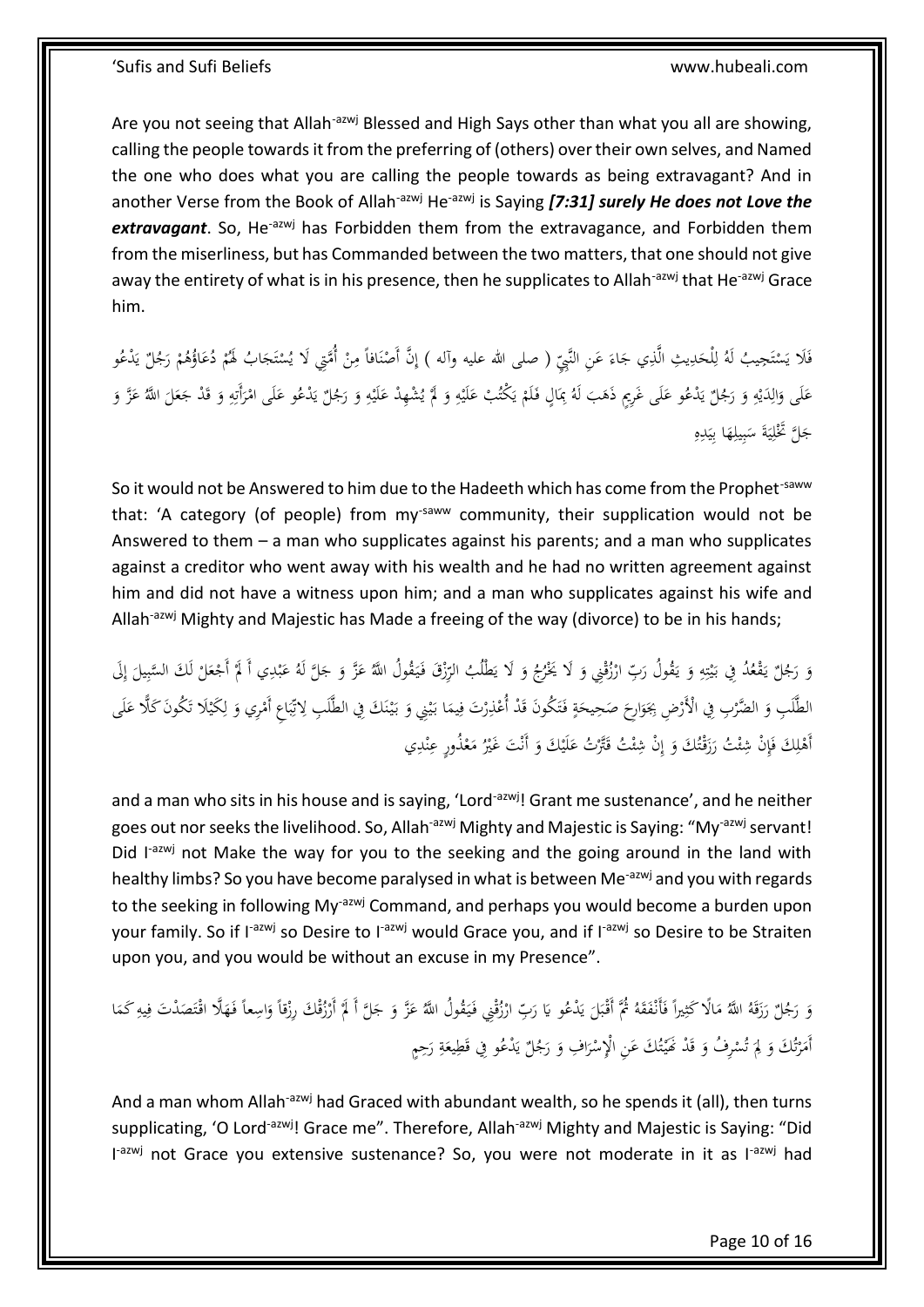Commanded you, and why were you extravagant and I<sup>-azwj</sup> had Forbidden you from the extravagance?" And a man who supplicates regarding a cutting-off of a relationship.

ِ ُمَّ عَلَّمَ اللَّهُ عَزَّ وَ جَلَّ نَبِيَّهُ ( صلى الله عليه وآله )كَيْفَ يُنْفِقُ وَ ذَلِكَ أَنَّهُ كَانَتْ عِنْدَهُ أُوقِيَّةٌ مِنَ الذَّهَبِ فَكَرِهَ أَنْ يَبِيتَ عِنْدَهُ فَتَصَدَّقَ َ ٍ<br>مُ ن ي į ب ن<br>: َ َ ا </sub> ِ ٔ<br>ا ن  $\ddot{\phantom{0}}$ ت َ ا<br>ا ن ي ِ ب یا<br>: َ ٔ<br>ا :<br>ا ِ ي ْ بِمَا فَأَصْبَحَ وَ لَيْسَ عِنْدَهُ شَيْءٌ وَ جَاءَهُ مَنْ يَسْأَلُهُ فَلَمْ يَكُنْ عِنْدَهُ مَا يُعْطِيهِ فَلامَهُ السَّائِلُ وَ اغْتَمَّ هُوَ حَيْثُ لَمْ يَكُنْ عِنْدَهُ مَا يُعْطِيهِ ــ<br>-ن َ َ  $\zeta$ ب **ٔ** ِّفِ<br>أ َ َ َ ا َ ِ<br>با َ ِم<br>ٍ .<br>ا ن .<br>.<br>. ب<br>أ ي ْ َ ْ ي ْ ا<br>ا َ َ َ **أ** ي ِم<br>ٍ  $\overline{\phantom{a}}$ ا<br>ا ن .<br>-<br>-ب<br>: ي  $\overline{a}$ وَ كَانَ رَحِيماً رَقِيقاً ِ<br>في <u>ل</u> َ

Then Allah<sup>-azwj</sup> Taught His<sup>-azwj</sup> Prophet<sup>-saww</sup> how he<sup>-saww</sup> should spend, and that is once he<sup>-saww</sup> had an Owqiya (unit of measurement) of gold, so he<sup>-saww</sup> disliked that it should be with himsaww overnight. So, he<sup>-saww</sup> gave in charity with it. So, in the morning there was nothing with him<sup>-saww</sup>, and there came a beggar asking him<sup>-saww</sup>, but there did not happen to be anything with him<sup>-saww</sup> what he<sup>-saww</sup> could give him. So, the beggar accused him<sup>-saww</sup>, and he<sup>-saww</sup> was saddened that there did not happen to be anything with him<sup>-saww</sup> what he<sup>-saww</sup> could give him, as he<sup>-saww</sup> was merciful, gentle.

فَأَدَّبَ اللَّهُ تَعَالَى نَبِيَّهُ ( صلى الله عليه وآله ) بِأَمْرِهِ فَقَالَ وَ لا تَجْعَلْ يَدَكَ مَغْلُولَةً إِلى عُنُقِكَ وَ لا تَبْسُطْها كُلَّ الْبَسْطِ فَتَقْعُدَ مَلُوماً إ  $\ddot{\phantom{0}}$ .<br>. ام<br>ا ُپا<br>ـ ي **ٔ** َ ِ<br>مُ ابر<br>ا ي ֦֧֦֦֧֦֧֦֧֦֧֦֧֦֧ׅ֧֦֧֝֝֜֓֓֜<del>֓</del> ب ن<br>أ َ َ  $\overline{a}$  $\overline{\phantom{a}}$ **ئ**ر ٍ<br>ف ْ ب َ َ ِ ن تَحْسُوراً يَقُولُ إِنَّ النَّاسَ قَدْ يَسْأَلُونَكَ وَ لَا يَعْذِرُونَكَ فَإِذَا أَعْطَيْتَ جَمِيعَ مَا عِنْدَكَ مِنَ الْمَالِ كُنْتَ قَدْ حَسَرْتَ مِنَ الْمَالِ  $\overline{a}$ َ ِ ن  $\overline{\phantom{a}}$  $\zeta$ ِ ِّي<br>أ **′** ْ .<br>أ َ ْ .<br>-ِ با<br>ا  $\overline{a}$  $\overline{a}$ َ ∕'  $\ddot{\phantom{0}}$  $\ddot{\cdot}$ ن

So, Allah<sup>-azwj</sup> the Exalted Educated His<sup>-azwj</sup> Prophet<sup>-saww</sup> with His<sup>-azwj</sup> Command, so He<sup>-azwj</sup> Said *[17:29] And do not make your hand to be shackled to your neck nor extend it to its limit, lest*  you should become blameworthy, destitute. He<sup>-azwj</sup> is Saying that the people have asked you<sup>-</sup> saww and will not excuse you<sup>-saww</sup>. So if you<sup>-saww</sup> were to give away the entirety of what is with you<sup>-saww</sup> from the wealth, you<sup>-saww</sup> would be regretful from the wealth (unable to help anymore).

فَهَذِهِ أَحَادِيثُ رَسُولِ اللَّهِ ( صلى الله عليه وآله ) يُصَدِّقُهَا الْكِتَابُ وَ الْكِتَابُ يُصَدِّقُهُ أَهْلُهُ مِنَ الْمُؤْمِنِينَ وَ قَالَ أَبُو بَكْرٍ عِنْدَ مَوْتِهِ َ ي ∫, َ ِ ِ َ ن ِم∕ ة<br>م َ ∕. å<br>. ِ  $\overline{\phantom{a}}$ .<br>أ ت َ .<br>أ ت َ ِ  $\overline{\phantom{a}}$ ِ ِ ت ْ  $\overline{\phantom{a}}$ ن َ َ َ حَيْثُ قِيلَ لَهُ أَوْصِ فَقَالَ أُوصِي بِالْحُمُسِ وَ الْحُمُسُ كَثِيرٌ فَإِنَّ اللَّهَ تَعَالَى قَدْ رَضِيَ بِالْحُمُسِ فَأَوْصَى بِالْحُمُسِ وَ قَدْ جَعَلَ اللَّهُ عَزَّ وَ .<br>ئ  $\ddot{\phantom{0}}$ َ َ ِ ٍ<br>أ ڹ َ َ ِّ  $\zeta$ ِ<br>ق ي َ َ َ َ **م** َ ِ جَلَّ لَهُ الثُّلُثَ عِنْدَ مَوْتِهِ وَ لَوْ عَلِمَ أَنَّ الثُّلُثَ حَيْرٌ لَهُ أَوْصَى بِهِ ِ ا ِ َ ،<br>. َ ِ ِ ت <u>ٔ</u> ام<br>ا ن

Thus, these are the Ahadith of Rasool-Allah<sup>-saww</sup> ratifying the Book (Quran) and the Book Ratifies its people from the Believers. And Abu Bakr said at the time of his death when it was said to him, 'Bequeath'. So he said, 'I bequeath with the fifth, and the fifth is a lot, for Allahazwj the Exalted is Pleased with the fifth'. So he bequeathed with the fifth, and Allah<sup>-azwj</sup> Mighty and Majestic had Made the third to be for him at the time of his death, and had he known that the third is better for him, he would have bequeathed with it.

ٍ<br>م مُّ مَنْ قَدْ عَلِمْتُمْ بَعْدَهُ فِي فَضْلِهِ وَ زُهْدِهِ سَلْمَانُ وَ أَبُو ذَرِّ رَضِيَ اللَّهُ عَنْهُمَا فَأَمَّا سَلْمَانُ فَكَانَ إِذَا أَخَذَ عَطَاهُ رَفَعَ مِنْهُ قُوتَهُ لِسَنَتِهِ  $\ddot{\phantom{0}}$ .<br>ف  $\overline{a}$ َ  $\ddot{\phantom{0}}$ ر<br>ا َ  $\overline{a}$  $\ddot{\phantom{0}}$ ِ ِ َ ِ J  $\overline{\phantom{a}}$ ْ ٔ, ت **م** ِ ر<br>ا ْ ا<br>ا ِ ٍ<br>ب ت ï ن  $\ddot{\phantom{0}}$ ٍ<br>ل ل ن ∕  $\zeta$ َ َ ِ َ حَتَّى يَحْضُرَ عَطَاؤُهُ مِنْ قَابِلٍ فَقِيلَ لَهُ يَا أَبَا عَبْدِ اللَّهِ أَنْتَ فِي زُهْدِكَ تَصْنَعُ هَذَا وَ أَنْتَ لَا تَدْرِي لَعَلَّكَ تَمُوتُ الْيَوْمَ أَوْ غَداً فَكَانَ جَوَابَهُ با<br>أ با<br>- $\zeta$ ِ ِ .<br>أ ْ ِ َ َ .<br>. َ َ ِ .<br>با ِ **ٔ** ب با<br>. َ .<br>.  $\overline{a}$ ْ َ ْ  $\ddot{\phantom{0}}$ َ

Page 11 of 16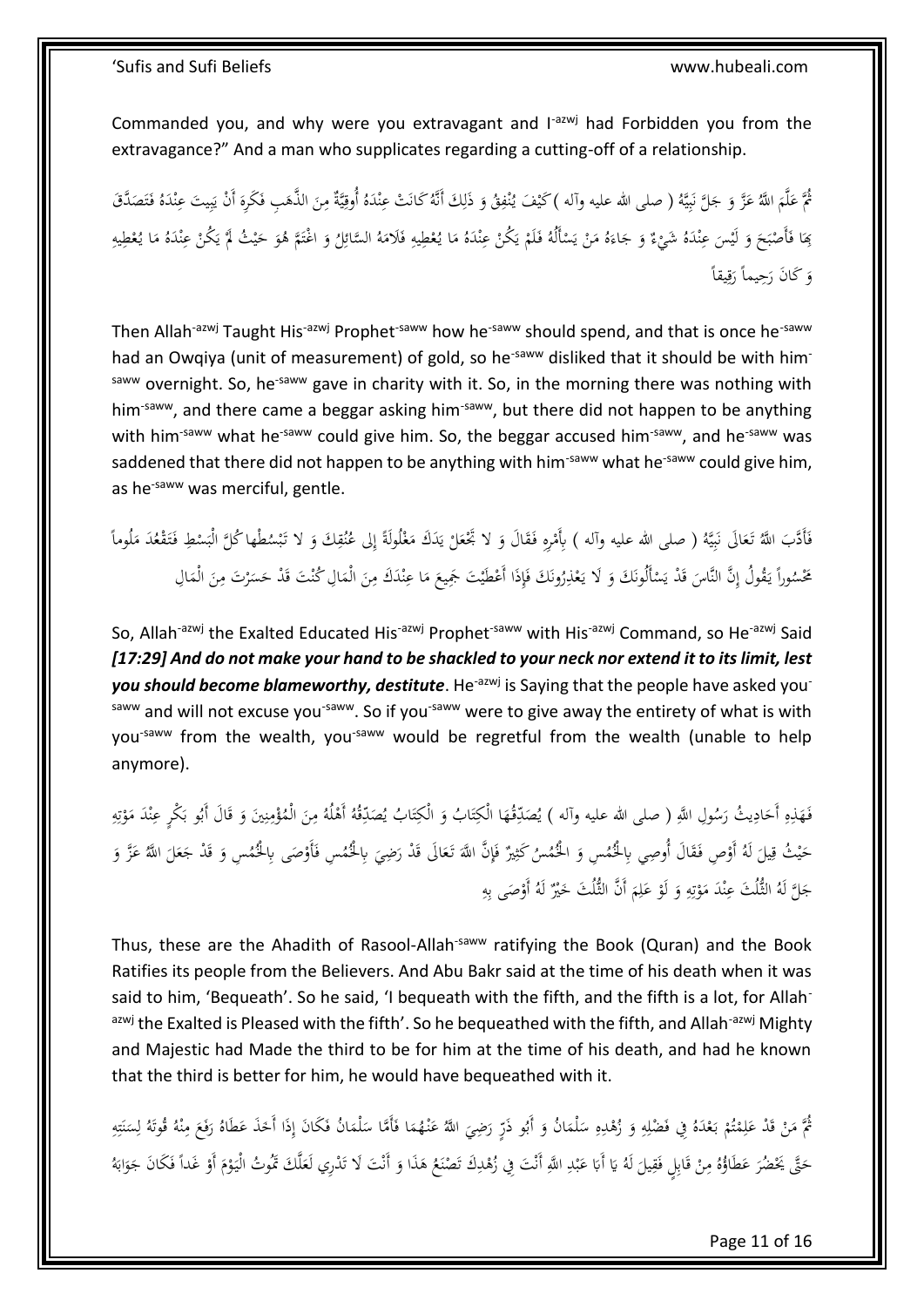أَنْ قَالَ مَا لَكُمْ لَا تَرْجُونَ لِيَ الْبَقَاءَ كَمَا خِفْتُمْ عَلَيَّ الْفَنَاءَ أَ مَا عَلِمْتُمْ يَا جَهَلَةُ أَنَّ النَّفْسَ قَدْ تَلْتَاثُ عَلَى صَاحِبِهَا إِذَا لَمْ يَكُنْ لَهَا َ َ <sup>t</sup> ت ا<br>أ ِ َ ام<br>ا </sub> َ ن .<br>م َ <sup>(</sup> ت .<br>م  $\overline{a}$ َ َ  $\ddot{\phantom{0}}$  $\zeta$ ام<br>ا .<br>نم .<br>م <u>َ</u> ا .<br>-ب<br>أ ي  $\overline{a}$ ِ َ ِ  $\frac{1}{2}$ َ .<br>ت َ مِنَ الْعَيْشِ مَا يَعْتَمِدُ عَلَيْهِ فَإِذَا هِيَ أَحْرَزَتْ مَعِيشَتَهَا اطْمَأَنَّتْ  $\overline{a}$ َ ي ِ ا<br>ا َ ْ  $\ddot{\cdot}$ ₽, ِ ا<br>أ ِ **:** َ ت ْ .<br>أ ا<br>ا **:** ي َ َ ِ

Then the ones you know of after him in their merits and their ascetism, Salman<sup>-ra</sup> and Abu Zarr<sup>-ra</sup>, may Allah<sup>-azwj</sup> be Pleased with both of them<sup>-ra</sup>. So as for Salman<sup>-ra</sup>, whenever he<sup>-ra</sup> took his<sup>-ra</sup> contribution, extracted from it a provision for his year until his contribution comes up the following year. So it was said to him<sup>-as</sup>, 'O servant of Allah<sup>-azwj</sup>! You<sup>-ra</sup> in your<sup>-ra</sup> ascetism are doing this, and you<sup>-as</sup> do not know perhaps you<sup>-as</sup> would be dying today or tomorrow?'. So his<sup>-ra</sup> answer was that he<sup>-ra</sup> said: 'What is the matter with you that you are not hoping that I<sup>-as</sup> would remain, just as you are fearing the death upon me<sup>-ra</sup>? Do you not know, O ignoramus, that the self becomes lethargic (restless) upon its owner when there does not happen to be the subsistence for it what he can depend upon. So when the subsistence is present, it is tranquil (peace of mind)?'

َ وَ أَمَّا أَبُو ذَرٍّ فَكَانَتْ لَهُ نُوَيْقَاتٌ وَ شُوَيْهَاتٌ يَحْلُبُهَا وَ يَذْبَحُ مِنْهَا إِذَا اشْتَهَى أَهْلُهُ اللَّحْمَ أَوْ نَزَلَ بِهِ ضَيْفٌ أَوْ رَأَى بِأَهْلِ الْمَاءِ الَّذِينَ َ ْ å<br>. ِ َ ∕' ِيا<br>ِ ي َ َ <u>ٔ</u> َ **ٔ** َ َ .<br>م **ٔ** َ  $\ddot{\phantom{0}}$ َ ِ ِ  $\overline{a}$ å<br>
<sup>1</sup> َ <u>ٔ</u> ِ ِ َ <u>ٔ</u> هُمْ مَعَهُ حَصَاصَةٌ نَحَرَ لَهُمُ الْجَزُورَ أَوْ مِنَ الشِّيَاهِ عَلَى قَدْرِ مَا يَذْهَبُ عَنْهُمْ بِقَرَمِ اللَّحْمِ فَيَقْسِمُهُ بَيْنَهُمْ وَ يَأْخُذُ هُوَ كَنَصِيبِ وَاحِدٍ  $\ddot{\phantom{0}}$ ي َ ∕. ِّ .<br>. َ .<br>. .<br>أ  $\overline{\phantom{a}}$  $\ddot{\phantom{0}}$ َ َ <sup>t</sup> **∶** بہ<br>ا  $\ddot{\phantom{0}}$ َ ْ ٍ َ ِ ب ْ َ ِيا<br>ـ  $\overline{\phantom{a}}$ َ ِ **ٍ** َ .<br>. َ َيا َ ْ مِنْهُمْ لَا يَتَفَضَّلُ عَلَيْهِمْ وَ مَنْ أَزْهَدُ مِنْ هَؤُلَاءِ وَ قَدْ قَالَ فِيهِمْ رَسُولُ اللَّهِ ( صلى الله عليه وآله ) مَا قَالَ وَ لَمْ يَبْلُغْ مِنْ أَمْرِهِمَا أَنْ صَارَا ر<br>ا ْ ي ِ<br>في َ َ ِ **م** .<br>.<br>. ِ **م** ْ ا<br>ا َ <sup>t</sup> .<br>. َ ُ<br>م : با<br>أ <sup>أ</sup> **∕** َ َ  $\overline{\phantom{a}}$ َ  $\ddot{\phantom{0}}$ ا<br>ا ِ ْ .<br>.<br>. ِ<br>ِم .<br>. ب<br>: **أ** َ لَا يَمْلِكَانِ شَيْئاً الْبَنَّةَ كَمَا تَأْمُرُونَ النَّاسَ بِإِلْقَاءِ أَمْتِعَتِهِمْ وَ شَيْئِهِمْ وَ يُؤْثِرُونَ بِهِ عَلَى أَنْفُسِهِمْ وَ عِيَالَاتِهِمْ ِ ِ ِ:<br>نو : ئا ْ َ <sup>أ</sup> ِ ئ .<br>: َ ْ ِ ت َ ِ ت ْ ِ ُمُ <u>َ</u> َ  $\overline{a}$ .<br>أ ا<br>با ِ<br>ا <sup>أ</sup>  $\ddot{\phantom{0}}$ ي َ ْ

And as for Abu Zarr<sup>-ra</sup>, so there used to be for him<sup>-ra</sup> camels and sheep for milking them, and he<sup>-ra</sup> used to slaughter from them whenever his<sup>-ra</sup> family desired the meat, or if a guest were to lodge with him-ra, or if he<sup>-ra</sup> saw the people of the water who were with him-ra as destitute, he<sup>-ra</sup> would sacrifice the camel for them or from the sheep upon a measurement of what would remove the craving of the meat from them. So he<sup>-ra</sup> would distribute between them, and he<sup>-ra</sup> himself would take one share from them, not preferring himself upon them. And who is more ascetic that them (Salman<sup>-ra</sup> and Abu Zarr<sup>-ra</sup>), and Rasool-Allah<sup>-saww</sup> has said regarding them what he<sup>-saww</sup> said? And it (news) has not reached from the affairs of them both<sup>-ra</sup> that they<sup>-ra</sup> came to be in a state of not owning anything. In no way it is as you are instructing the people with, the throwing away of their belongings and their things and preferring others by it upon their own selves, and their families.

وَ اعْلَمُوا أَيُّهَا النَّفَرُ أَنِّي سَمِعْتُ أَبِي يَرْوِي عَنْ آبَائِهِ ( عليهم السلام ) أَنَّ رَسُولَ اللَّهِ ( صلى الله عليه وآله ) قَالَ يَوْماً مَا عَجِبْتُ مِنْ َ ا<br>ا َ ْ بہ<br>ا َ ِ ِ ئ با<br>ا .<br>.<br>. .<br>ن .<br>ا .<br>-<br>-∕. ب  $\overline{\phantom{a}}$ ْ شَيْءٍ كَعَجَبِي مِنَ الْمُؤْمِنِ إِنَّهُ إِنْ فُرِّضَ جَسَدُهُ فِي دَارِ الدُّنْيَا بِالْمَقَارِيضِ كَانَ خَيْراً لَهُ وَ إِنْ مَلَكَ مَا بَيْنَ مَشَارِقِ الْأَرْضِ وَ مَغَارِبِهَا ِ<br>م  $\overline{a}$ **ٔ** ي :<br>ا ٔ<br>ا  $\ddot{\phantom{0}}$ ِ إ ِ ِ ْ َ ِ َ ؚ<br>ء  $\overline{\phantom{a}}$ ِ إ َ  $\overline{a}$ َ .<br>أ  $\overline{\phantom{a}}$ َ ر<br>أ ا<br>ا  $\frac{1}{2}$ كَانَ خَيْراً لَهُ وَ كُلُّ مَا يَصْنَعُ اللَّهُ عَزَّ وَ جَلَّ بِهِ فَهُوَ خَيْرٌ لَهُ َ ِ َ َ ا<br>ا َ  $\overline{a}$ ا ْ

And know, O you group! I<sup>-asws</sup> heard my<sup>-asws</sup> father<sup>-asws</sup> reporting from his<sup>-asws</sup> forefathers<sup>-asws</sup> that Rasool-Allah<sup>-saww</sup> said one day: 'I<sup>-saww</sup> am not astounded (amazed) from anything like I<sup>-saww</sup> am astounded from the Believer. If his body is cut into pieces in the house of the world with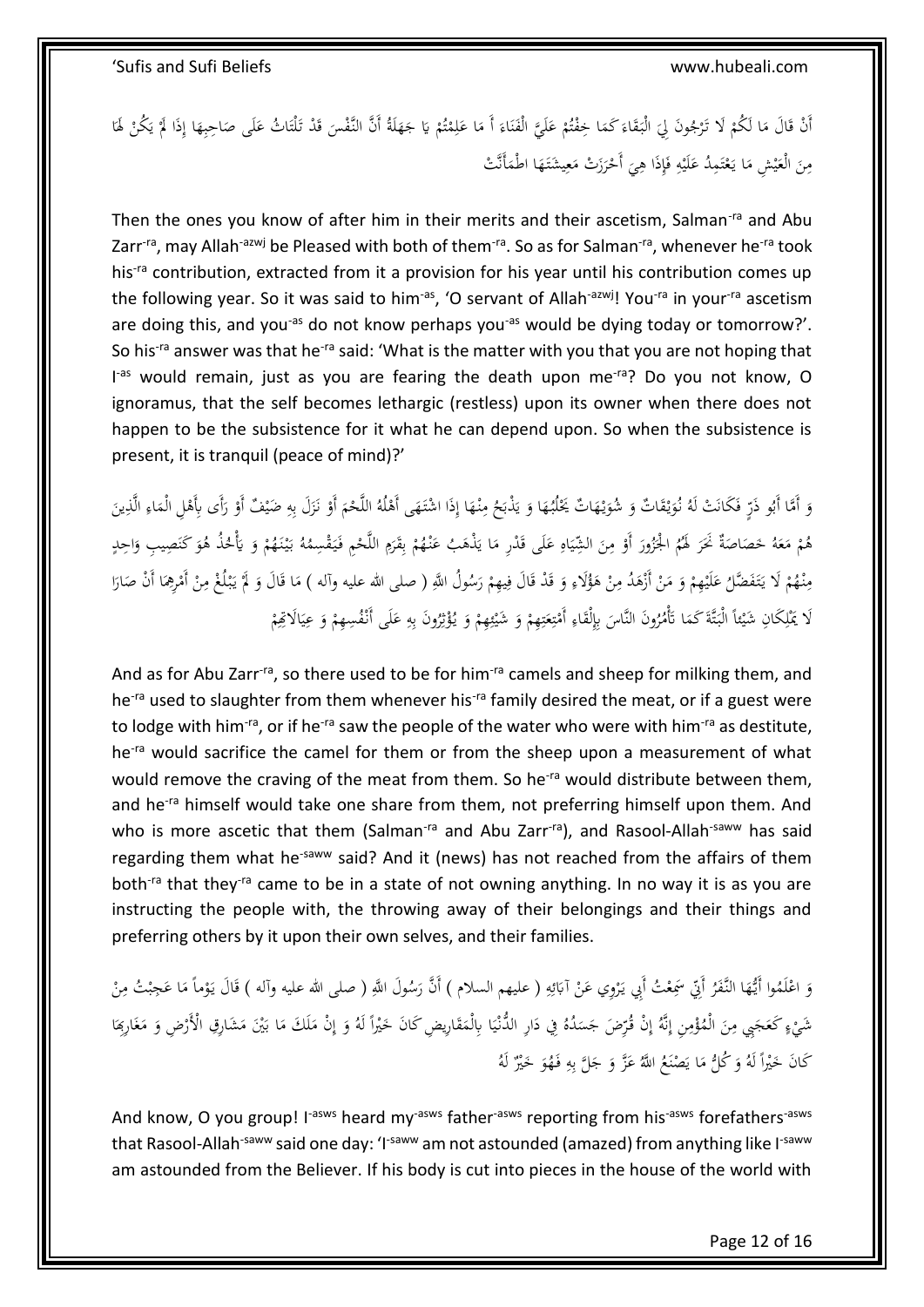the scissors it would be good for him, and if he owns whatever is between the east of the earth and its west, it would be good for him, and everything what Allah<sup>-azwj</sup> Mighty and Majestic Does with him, so it is good for him'.

فَلَيْتَ شِعْرِي هَلْ يَحِيقُ فِيكُمْ مَا قَدْ شَرَحْتُ لَكُمْ مُنْذُ الْيَوْمِ أَمْ أَزِيدُكُمْ أَ مَا عَلِمْتُمْ أَنَّ اللَّهَ عَزَّ وَ جَلَّ قَدْ فَرَضَ عَلَى الْمُؤْمِنِينَ فِي أَوَّلِ ْ ِ <u>ٔ</u>  $\ddot{\phantom{0}}$ ن ْ .<br>ر ا<br>ا ْ ِ.<br>فر ْ ْ .<br>أ َ َ ْ ت ا<br>أ ِ َ ا<br>ا ْ ِ ن ِ ْ َ َ الْأَمْرِ أَنْ يُقَاتِلَ الرَّجُلُ مِنْهُمْ عَشَرَةً مِنَ الْمُشْرِكِينَ َ **∕** َ ْ **∕** َ ِ ُمُ ابر<br>ا

So, I<sup>-asws</sup> am not aware, whether it has had any effect among you what I<sup>-asws</sup> have commented to you today, or whether I<sup>-asws</sup> should increase for you all. Do you not know that Allah<sup>-azwj</sup> Mighty and Majestic has Obligated upon the Believers at first that the man among them should fight against ten from the Polytheists?

لَيْسَ لَهُ أَنْ يُوَلِّيَ وَجْهَهُ عَنْهُمْ وَ مَنْ وَلَاهُمْ يَوْمَئِذٍ دُبُرَهُ فَقَدْ تَبَوَّأَ مَقْعَدَهُ مِنَ النَّارِ ثُمَّ حَوَّلَهُمْ عَنْ حَالِهِمْ رَحْمَةً مِنْهُ لَهُمْ فَصَارَ الرَّجُلُ مِنْهُمْ َ ∕  $\overline{\phantom{a}}$ َ ا<br>ا  $\ddot{\phantom{0}}$ َ َ **ٍ** ِ ئ ا<br>ا <u>ٔ</u> يا<br>. َ ْ ا<br>ا َ ْ َ َ ْ ٍ<br>ر  $\zeta$ ئي<br>نه َ ْ ر<br>ا  $\overline{a}$ ْ ن ِ ُ<br>ن ْ َ ْ َ عَلَيْهِ أَنْ يُقَاتِلَ رَجُلَيْنِ مِنَ الْمُشْرِكِينَ تَخْفِيفاً مِنَ اللَّهِ عَزَّ وَ جَلَّ لِلْمُؤْمِنِينَ فَنَسَخَ الرَّجُلَانِ الْعَشَرَةَ َ **∕**  $\frac{1}{2}$ َ ِ َ ِ **:** َ ة<br>أ َ َ  $\ddot{\phantom{0}}$ ن .<br>ئ ن ِ ْ ْل ل َ َ َ َ ِ ِ

It was not for him that he should be turning his face away from them, and the one who turned back on his heels in those days, so he has reserved his seat in the Fire. Then He<sup>-azwj</sup> Changed for them about their situation out of Mercy from Him<sup>-azwj</sup>, so that man from them came to be Obligated that he fights two men from the Polytheists, being a Lightening from Allah-azwj Mighty and Majestic for the Believers. So the (Command) of two men Abrogated the (Command of) the ten.

وَ أَحْبِرُونِي أَيْضاً عَنِ الْقُضَاةِ أَ جَوَرَةٌ هُمْ حَيْثُ يَقْضُونَ عَلَى الرَّجُلِ مِنْكُمْ نَفَقَةَ امْرَأَتِهِ إِذَا قَالَ إِنِّي زَاهِدٌ وَ إِنِّي لَا شَيْءَ لِي فَإِنْ قُلْتُمْ ِ إ ِ ِ<br>نا َ ا<br>ا <u>ة</u> ْ ن ِ َ .<br>ا ي َ َ َ َ ; َ **ٔ** َ َ ْ ٍٍٍٍٍٍٍٍٍٍٍٍٍٍٍٍٍٍٍٍٍٍٍٍٍٍ إ َ ِ زا<br>ا ٍٍٍٍٍٍٍٍٍٍٍٍٍٍٍٍٍٍٍٍٍٍٍٍٍٍ ْ ِ ٍ<br>أ َ جَوَرَةٌ ظَلَّمَكُمْ أَهْلُ الْإِسْلَامِ وَ إِنْ قُلْتُمْ بَلْ عُدُولٌ حَصَمْتُمْ أَنْفُسَكُمْ وَ حَيْثُ تَرُدُّونَ صَدَقَةَ مَنْ تَصَدَّقَ عَلَى الْمَسَاكِينِ عِنْدَ الْمَوْتِ َ ِّ َ ت .<br>.  $\overline{\phantom{a}}$ ٔ<br>ا  $\overline{\phantom{a}}$ َ َ ْ  $\ddot{\phantom{0}}$ ْ ت ام<br>ا  $\overline{\phantom{a}}$ <sup> $\overline{a}$ </sup> با ب <sup>(</sup> ِ إ َ ْ <sup>t</sup>  $\overline{a}$ <u>ٔ</u>  $\overline{a}$ ا<br>ا ن  $\ddot{\phantom{0}}$ َ بِأَكْثَرَ مِنَ الثُّلُثِ َ ِ َ

And inform me<sup>-asws</sup> as well about the judges. Would they be unjust when they are judging upon the man among you for payment of the expenses to his wife, if you were to say, 'I am an ascetic. I am such that there is nothing for me'. If you were to say they are inequitable, the people of Al-Islam would call you as unjust. And if you were to say they have been just with you, you would be disputing against yourselves. And where would you be able to refute a charity given by the one who gives it to the poor at the time of his death, with more than a third?

أَخْيِرُونِي لَوْ كَانَ النَّاسُ كُلُّهُمْ كَالَّذِينَ تُرِيدُونَ زُهَّاداً لَا حَاجَةَ لَهُمْ فِي مَتَاعِ غَيْرِهِمْ فَعَلَى مَنْ كَانَ يُتَصَدَّقُ بِكَفَّارَاتِ الْأَيْمَانِ وَ النُّذُورِ وَ **ٔ** .<br>أم ت .<br>. ا<br>ا َ ِ ْ .<br>أ ت ا<br>ا <sup>t</sup> َ َ بر<br>ت َ ِ <sup>(</sup> <u>ٔ</u> َ َ ـــة<br>المراجع<br>المراجع ا َ ِ  $\overline{a}$ الصَّدَقَاتِ مِنْ فَرْضِ الزَّكَاةِ مِنَ الذَّهَبِ وَ الْفِضَّةِ وَ النَّيْمِ وَ الزَّبِيبِ وَ سَائِرِ مَا وَجَبَ فِيهِ الزَّكَاةُ مِنَ الْإِبِلِ وَ الْبَقَرِ وَ الْغَنَمِ وَ غَيْرِ ذَلِكَ ا<br>أ َ ِ ِ َ ٔ<br>أ َ ∕  $\ddot{\tilde{c}}$ .<br>.<br>. ْ ِ ن<br>ن **ـ** :<br>ا ∕. ِ ِ َ َ  $\overline{\phantom{a}}$ ِ<br>ئو  $\overline{a}$ َ َ ِ ْ َ .<br>. ن َ َ .<br>م  $\ddot{\cdot}$ َ ِ ب

Inform me-asws, if the people, all of them were to be like what you want them to be, as ascetics, there would not be any need for them regarding the belongings for others, so upon whom

Page 13 of 16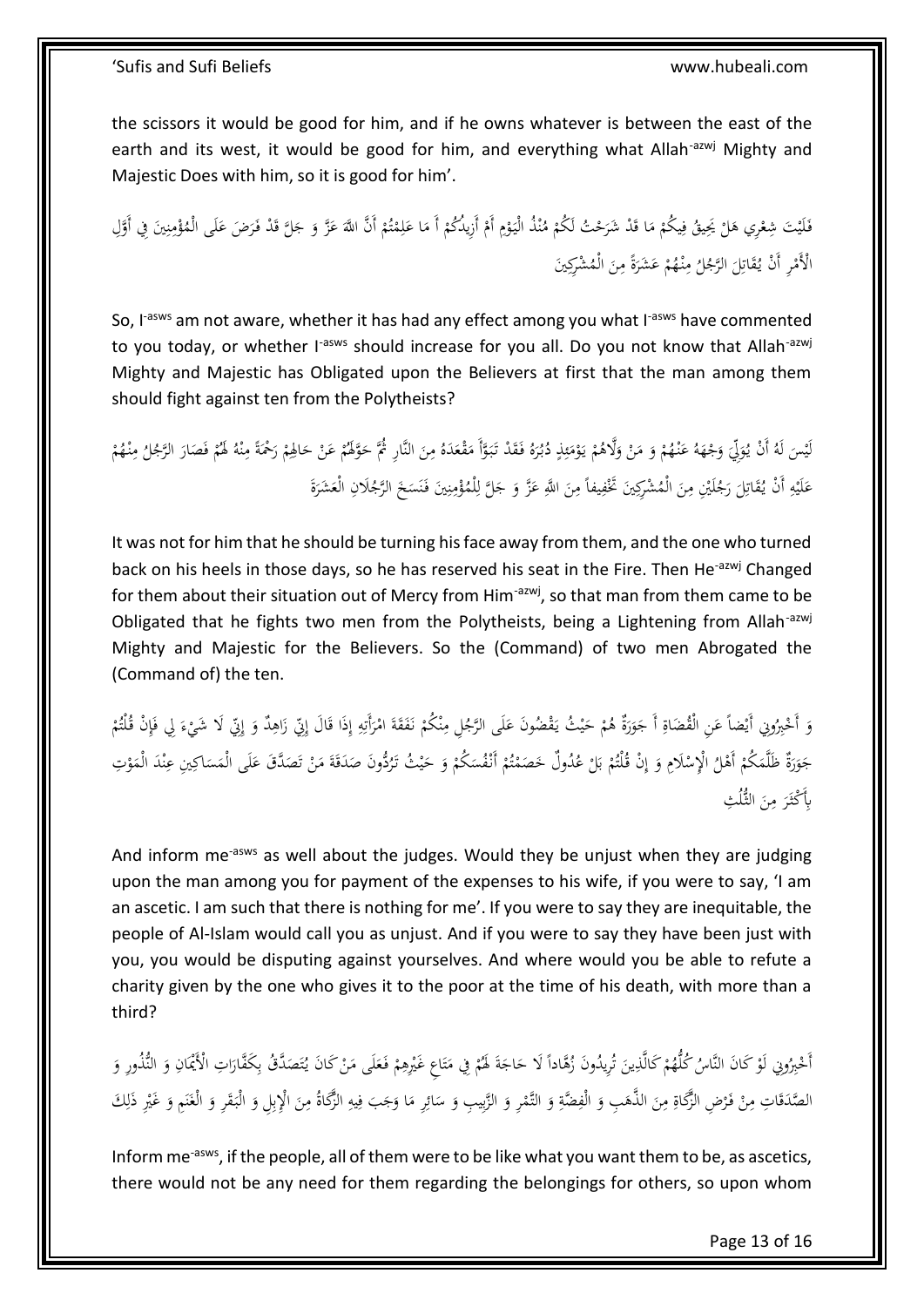would they give charity with an expiation of the oaths, and the vows, and the charities from the Obligatory Zakat from the gold, and the silver, and the dates, and the raisins, and the rest of what is Obligated regarding it, the Zakat from the camels, and the cows, and the sheep, and other such when the matter was as you are saying it to be.

َ إِذَا كَانَ الْأَمْرُ كَمَا تَقُولُونَ لَا يَنْبَغِي لِأَحَدٍ أَنْ يَحْبِسَ شَيْئاً مِنْ عَرَضِ الدُّنْيَا إِلَّا قَدَّمَهُ وَ إِنْ كَانَ بِهِ خَصَاصَةٌ فَبِئْسَمَا ذَهَبْتُمْ إِلَيْهِ وَ ام<br>ا َ **ٔ** ي :<br>. َ َ .<br>-<br>-ِ يا<br>: .<br>-ب ْ **ٍ** َ ِ َ ب .<br>. ب<br>أ ا<br>ا ן, ِ إ َ ِ **ٔ** ِ إ ْ ت ْ ٔ<br>ا ٍ<br>م  $\ddot{\phantom{0}}$ ئ ِ ب ة.<br>أ  $\overline{a}$  $\overline{\phantom{a}}$ ِ ِ حَمَلْتُمُ النَّاسَ عَلَيْهِ مِنَ الْجَهْلِ بِكِتَابِ اللَّهِ عَزَّ وَ جَلَّ وَ سُنَّةِ نَبِيِّهِ ( صلى الله عليه وآله ) وَ أَحَادِيثِهِ الَّتِي يُصَدِّقُهَا الْكِتَابُ الْمُنْزَلُ وَ َ ِ ِ ي ֦֧֦֧<u>֓</u> ب ن<br>أ ن<br>ن <u>ہے</u> َ َ َ َ َ ت ْ َ َ ِ ِ **:** َ  $\overline{\phantom{0}}$ َ ز<br>ً .<br>أ ت َ ٍ<br>با  $\overline{a}$ <u>ہ</u> ؚ<br>ڹ ∫<br>∹ َ ِ إ ْ رَدِّكُمْ إِيَّاهَا بِجَهَالَتِكُمْ وَ تَرْكِكُمُ النَّظَرَ فِي غَرَائِبِ الْقُرْآنِ مِنَ التَّفْسِيرِ بِالنَّاسِخِ مِنَ الْمَنْسُوخِ وَ الْمُحْكَمِ وَ الْمُتَشَابِهِ وَ الْأَمْرِ وَ النَّهْيِ ∫<br>∶ َ َ ن  $\overline{a}$ َ ∕' َ ∕' .<br>. ِ<br>ئ َ .<br>ن ْ َ ْ ِ َ ٔ<br>ا ٔ<br>أ ْ َ ْ َ ِم<br>ٍ ِ ت َ ْ

If the matter was as you are saying it to be, that it is not befitting for anyone that he should withhold anything from the goods of the world except that he should send it forward (for the Hereafter), even though he may become a destitute by it, so evil it is what you are taking (the people) towards and carrying the people upon, due to your ignorance of the Book of Allah<sup>-azwj</sup> Mighty and Majestic, and a Sunnah of His<sup>-azwj</sup> Prophet<sup>-saww</sup>, and the Ahadith which are ratified by the Revealed Book, and you are rejecting these by your ignorance, and forsaking the consideration in the strangeness of the Quran from the interpretation of the Abrogating (Verses) from the Abrogated, and the Decisive and the Allegorical, and the Commands and the Prohibitions.

وَ أَحْبِرُونِي أَيْنَ أَنْتُمْ عَنْ سُلَيْمَانَ بْنِ دَاوُدَ ( عليه السلام ) حَيْثُ سَأَلَ اللَّهَ مُلْكَأَ لَا يَنْبَغِي لِأَحَدٍ مِنْ بَعْدِهِ فَأَعْطَاهُ اللَّهُ جَلَّ اسْمُهُ ذَلِكَ ي َ َ َ ْ  $\overline{a}$ **ٔ** ْ ت ْ َ **ٔ** َ .<br>-<br>-ِ **ٍ** َ ِ ؘ ب .<br>. ب<br>أ َ  $\ddot{\phantom{0}}$ ِ ا .<br>. .<br>ئ ِ ِ ْ َ َ وَ كَانَ يَقُولُ الْحَقَّ وَ يَعْمَلُ بِهِ ثُمَّ لَمْ نَجِدِ اللَّهَ عَزَّ وَ جَلَّ عَابَ عَلَيْهِ ذَلِكَ وَ لَا أَحَداً مِنَ الْمُؤْمِنِينَ وَ دَاوُدَ النَّبِيِّ ( صلوات الله عليه )<br>. ∕. َ َ ِ ِ **ٔ** َ َ َ َ  $\ddot{\phantom{0}}$ ِ <sup> $\overline{a}$ </sup> ِ ِ ب  $\overline{a}$ و<br>ا . َ َ َ ٔ.<br>ا ٔ<br>ا َ ِ ن ِم∕ ة<br>م ِ قَبْلَهُ فِي مُلْكِهِ وَ شِدَّةِ سُلْطَانِهِ ِ  $\ddot{\tilde{c}}$ َ ِ .<br>. َ

And inform me<sup>-asws</sup>, where are you (saying) about Suleyman<sup>-as</sup> Bin Dawood<sup>-as</sup>, where he<sup>-as</sup> asked Allah<sup>-azwj</sup> for a kingdom which would not be befitting for anyone (else) from after him<sup>-as</sup>? So, Allah<sup>-azwj</sup>, Majestic is His<sup>-azwj</sup> Name, Granted him<sup>-as</sup> that, and he<sup>-as</sup> was speaking the rightfulness and was acting by it. Then we do not find Allah<sup>-azwj</sup> Mighty and Majestic Faulting him<sup>-as</sup> over that, nor anyone from the Believers. And the Prophet Dawood<sup>-as</sup> before him<sup>-as</sup> regarding his<sup>-as</sup> kingdom and the force of his<sup>-as</sup> authority.

مُّ يُوسُفَ النَّبِيِّ ( عليه السلام ) حَيْثُ قَالَ لِمَلِكِ مِصْرَ اجْعَلْنِي عَلَى خَزائِنِ الْأَرْضِ إِنِّي حَفِيظٌ عَلِيمٌ فَكَانَ مِنْ أَمْرِهِ الَّذِي كَانَ أَنِ<br>.  $\int$ ر<br>أ ِ<br>ئې َ َ َ ْ َ ∕.  $\overline{a}$ ِ ق<br>ف ي َ ِ َ ِ ِ ْ .<br>.<br>. ِ<br>ِم ِ َ الْحَتَارَ مُّلَكَةَ الْمَلِكِ وَ مَا حَوْلَهَا إِلَى الْيَمَنِ وَ كَانُوا يَمْتَارُونَ الطَّعَامَ مِنْ عِنْدِهِ لِمَجَاعَةٍ أَصَابَتْهُمْ وَ كَانَ يَقُولُ الْحَقَّ وَ يَعْمَلُ بِهِ فَلَمْ نَجِدْ *<u>a*</u> َ َ ِ ل ِ ِ ن ْ ِ َ َ َ ت َ  $\overline{a}$ ا<br>ا ِ ۱ <u>ٔ</u> َ ا<br>ا َ  $\overline{a}$ <u>:</u> .<br>. <u>:</u> ت **ٔ** با<br>ا  $\overline{\phantom{a}}$ ِ َ ِ<br>با ب  $\overline{a}$ ْ يا<br>. َ َ ب<br>أ َ ْ َ أَحَداً عَابَ ذَٰلِكَ عَلَيْهِ ِ **ٔ** </sub> ِ َ

Then the Prophet Yusuf<sup>-as</sup> when he<sup>-as</sup> said to the king of Egypt *[12:55] Place me (in authority) over the treasures of the land, I am a good keeper, knowing well.* **So, from his<sup>-as</sup> matter was** that he<sup>-as</sup> chose a kingdom of the king and what was around it up to Al-Yemen. And they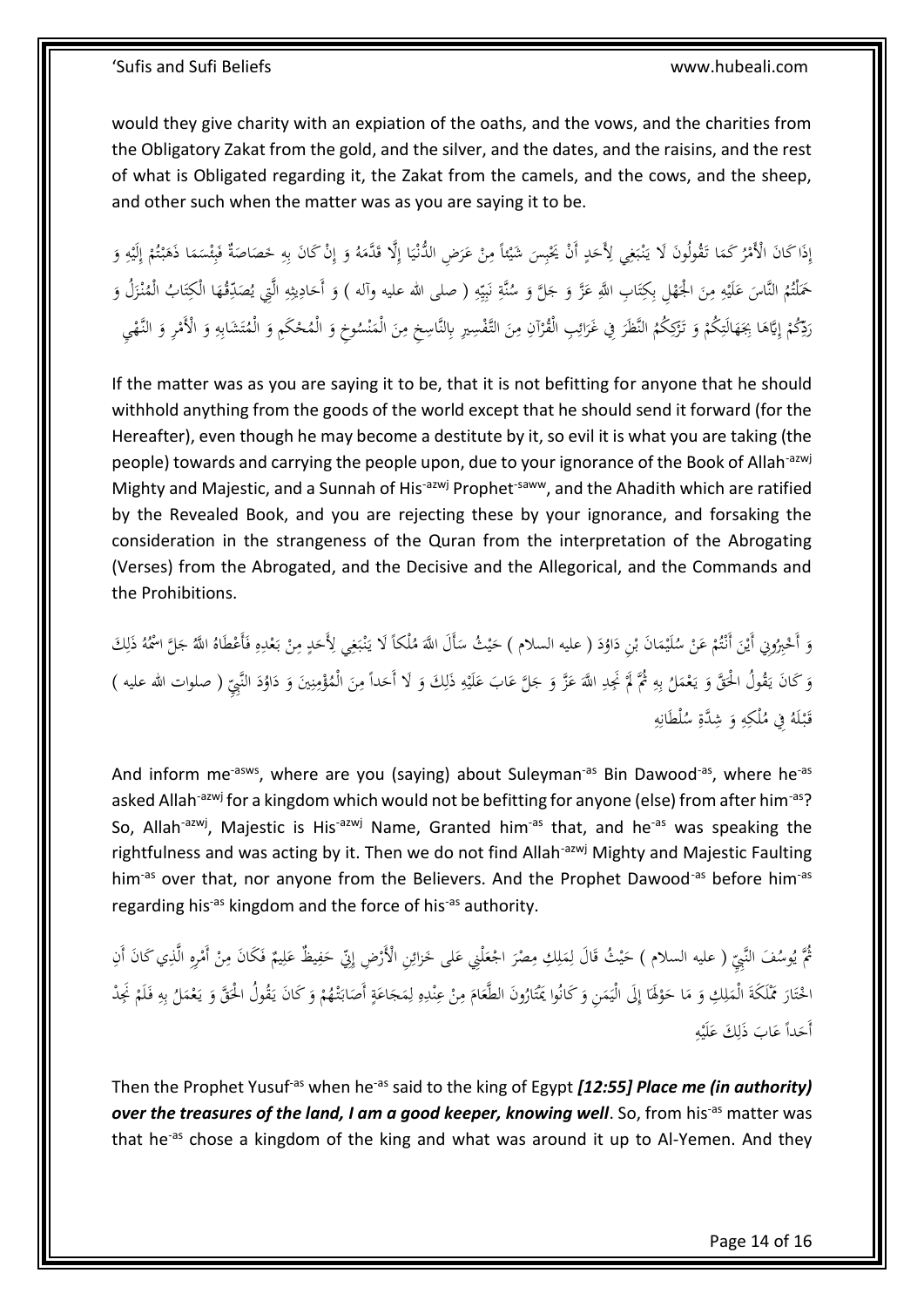(people) used to get their provisions from him<sup>-as</sup> due to them being hit by the famine, and he<sup>-</sup> as was speaking the truth and acting by it. So we do not find anyone faulting that upon him<sup>-as</sup>.

ثُمَّ ذُو الْقَرْنَيْنِ عَبْدٌ أَحَبَّ اللَّهَ فَأَحَبَّهُ اللَّهُ وَ طَوَى لَهُ الْأَسْبَابَ وَ مَلَّكَهُ مَشَارِقَ الْأَرْضِ وَ مَغَارِبَهَا وَ كَانَ يَقُولُ الْحَقَّ وَ يَعْمَلُ بِهِ ثُمَّ لَمْ  $\overline{\phantom{a}}$ َ ر<br>ا ام<br>ا َ  $\ddot{\cdot}$ ب **ٔ** َ ب َ َ  $\ddot{\phantom{0}}$ َ ب ر<br>ا ن .<br>. **أ** ِ ِ ب  $\overline{a}$ ْ يا<br>. َ ن<br>أ ب<br>: َ ِ نُجِدْ أَحَداً عَابَ ذَلِكَ عَلَيْهِ **:** َ ِ َ َ

Then Zulqarnayn, a righteous one who loved Allah<sup>-azwj</sup>, so Allah<sup>-azwj</sup> Loved him and Rolled up his causes for him and Made him a king of the east of the earth and its west, and he was speaking the truth and was acting by it. Then we do not find anyone faulting that upon him.

فَتَأَدَّبُوا أَيُّهَا النَّفَرُ بِآدَابِ اللَّهِ عَزَّ وَ جَلَّ لِلْمُؤْمِنِينَ وَ اقْتَصِرُوا عَلَى أَمْرِ اللَّهِ وَ نَهْنِيهِ وَ دَعُوا عَنْكُمْ مَا اشْتَبَهَ عَلَيْكُمْ مِمَّا لَا عِلْمَ لَكُمْ بِهِ وَ .<br>أ ت َ َ ِ ِ ي َ ْ َ َ َ .<br>نم ن ِ ْ ڵ<br>ڵ َ ُ<br>أ ا ا<br>ا َ َ َ ِ ِ<br>با ب ْ َ **∶** ْ **ٔ** َ َ  $\ddot{\cdot}$ ب **ئ**ر َ ْ ن ــ<br>-رُدُّوا الْعِلْمَ إِلَى أَهْلِهِ تُوجَرُوا وَ تُعْذَرُوا عِنْدَ اللَّهِ تَبَارَكَ وَ تَعَالَى ن ْ َ َ م<br>ت ِ J ر<br>أ |<br>إ إ ا .<br>ف َ َ َ  $\ddot{\cdot}$ ب ِ<br>ن

So educate yourselves, O group, by the Education of Allah<sup>-azwj</sup> Mighty and Majestic for the Believers, and moderate yourselves upon the Commands of Allah<sup>-azwj</sup>, and His<sup>-azwj</sup> Prohibitions, and leave from yourselves what is doubtful upon you, from what there is no knowledge for you of it, and refer the knowledge to its rightful ones, so you would be Recompensed, and Excused in the Presence of Allah<sup>-azwj</sup> Blessed and High.

وَ كُونُوا فِي طَلَبِ عِلْمٍ نَاسِخِ الْقُرْآنِ مِنْ مَنْسُوخِهِ وَ مُحْكَمِهِ مِنْ مُتَشَابِمِهِ وَ مَا أَحَلَّ اللَّهُ فِيهِ مِمَّا حَرَّمَ فَإِنَّهُ أَقْرَبُ لَكُمْ مِنَ اللَّهِ وَ أَبْعَدُ ن ا<br>ا ْ ِ .<br>.<br>.  $\overline{a}$ َ ِ ٍ<br>أ َ َ ِ ⊿<br>ٍ ِ  $\overline{\phantom{a}}$ َ ِ ت .<br>. ِ ⊿<br>ٍ َ ِ َ **ٔ** َ <u>:</u> ∕. ْ َ لَكُمْ مِنَ الْجَهْلِ وَ دَعُوا الْجَهَالَةَ لِأَهْلِهَا فَإِنَّ أَهْلَ الْجُهْلِ كَثِيرٌ وَ أَهْلَ الْعِلْمِ قَلِيلٌ وَ قَدْ قَالَ اللَّهُ عَزَّ وَ جَلَّ وَ فَوْقَ كُلِّ ذِي عِلْمٍ عَلِيمٌ . ِ ق لْ ِ َ َ ڹ ْ ٔ<br>أ َ ِ ِّي<br>أ َ ِ **ٔ** َ َ َ ْ َ َ ِ ْ َ ِ َ <u>:</u> <u>ٔ</u> َ َ َ َ

And become the seekers of the knowledge of the Abrogating (Verses) of the Quran from its Abrogated, and its Decisive from its Allegorical, and what Allah<sup>-azwj</sup> has Permitted regarding it from what is Prohibited. Thus, it would take you all closer to Allah<sup>-azwj</sup> and remote from the ignorance. And leave the ignorance to its people, for the people of the ignorance are many, and the people of the knowledge are a few. And Allah<sup>-azwj</sup> Mighty and Majestic has Said *[12:74] and above every one possessed of knowledge, is the All-knowing one*'.<sup>4</sup>

 $4$  Al Kafi – V 5 – The Book of Subsistence Ch 1 H 1

1